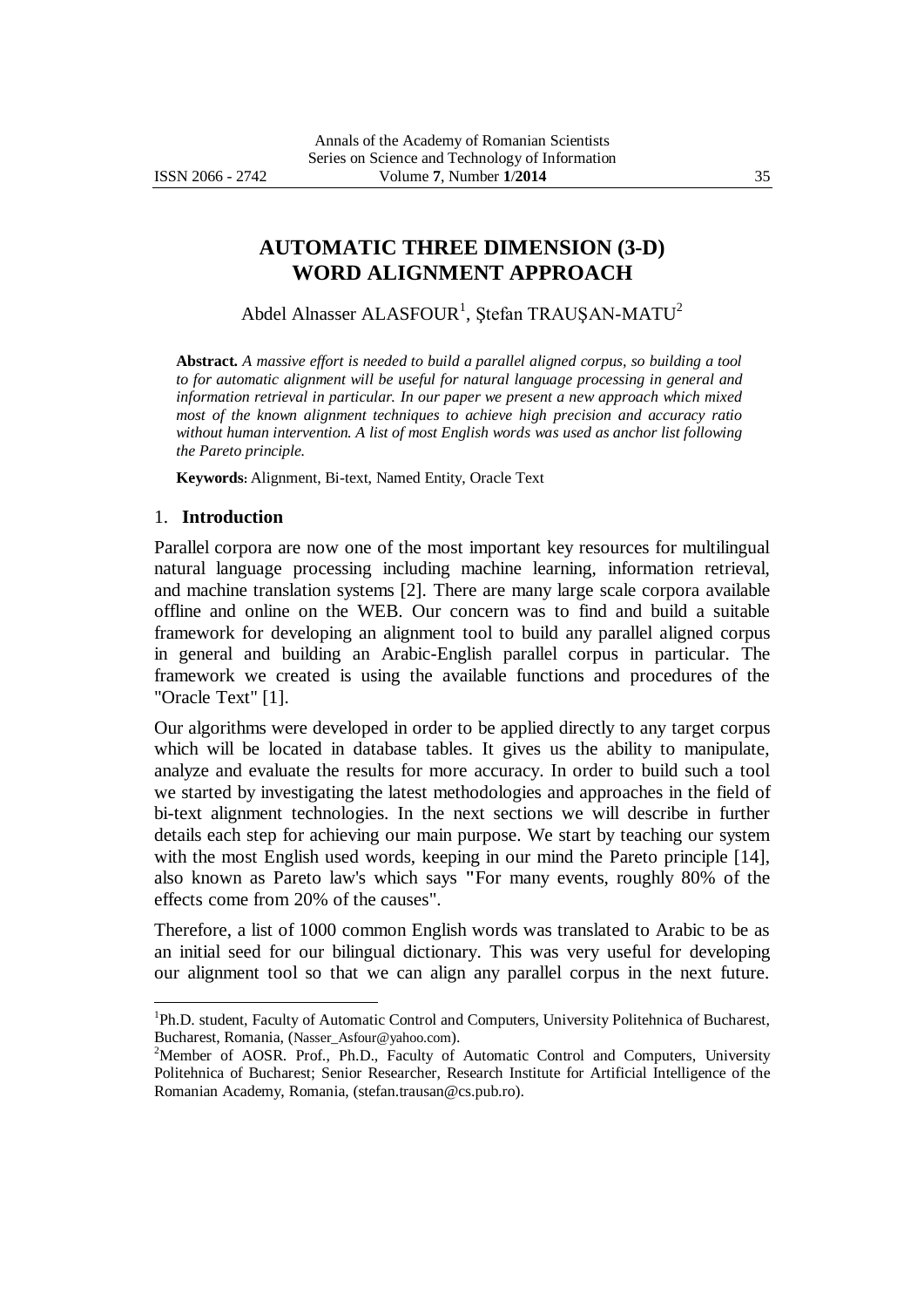These techniques can be used to align any other parallel corpus by creating a list of the most used words in both languages in order to facilitate the creating and building an alignment links for those desired parallel corpus. Building a parallel corpus at words' level need a massive implementation efforts for achieving the desired results; starting by finding suitable well translated text files, segmentation, tokenization, stemming, sentences alignment, phrase alignment, words alignment, mapping between the two texts, and finally creating the parallel alignment corpus. In the next sections we will talk about parallel corpus in general. In the "OraLign" section we will describe the methodology we followed to align text.

# 2. **Related Work**

The main idea of a parallel corpus is a text in language "A" placed alongside with its translation in any other language "B", that means collecting and setup as much parallel text in one huge file known as parallel corpus [2]**.** This huge "parallel corpus" file must satisfy and be applicable in the linguistic domain research such as information retrieval, machine translation and many other applications in the field of natural language processing [6, 7]. The most important process in building a parallel corpus is the "alignment", which is the mapping between the opposite text at many levels, paragraph, sentences and words level. There are many techniques for bilingual corpora alignment [6]. These methods can be categorized in three main categories:

## **Statistical approaches.**

In the statistical approaches there are two major applications that have been introduced. Both of them are length-based approaches, such as the length-based approach by Brown and Lai, which count the words in each sentence before building any alignment link [6]. The approach suggested by Gale and Church also depends on the count of characters in both opposite sentences before creating any alignment link [7, 8].

## **Lexical approaches**

Most of the alignment techniques in this type of alignment depend on lexical sources such as bilingual dictionaries, grammar rule-based.

## **Hybrid approaches**

A combination of statistical and lexical approaches can be used to achieve bilingual corpus alignment

## 3. **OraLign**

Most of the alignment approaches have been applied to many bilingual corpora and they have been evaluated and have been successful in many applications. Our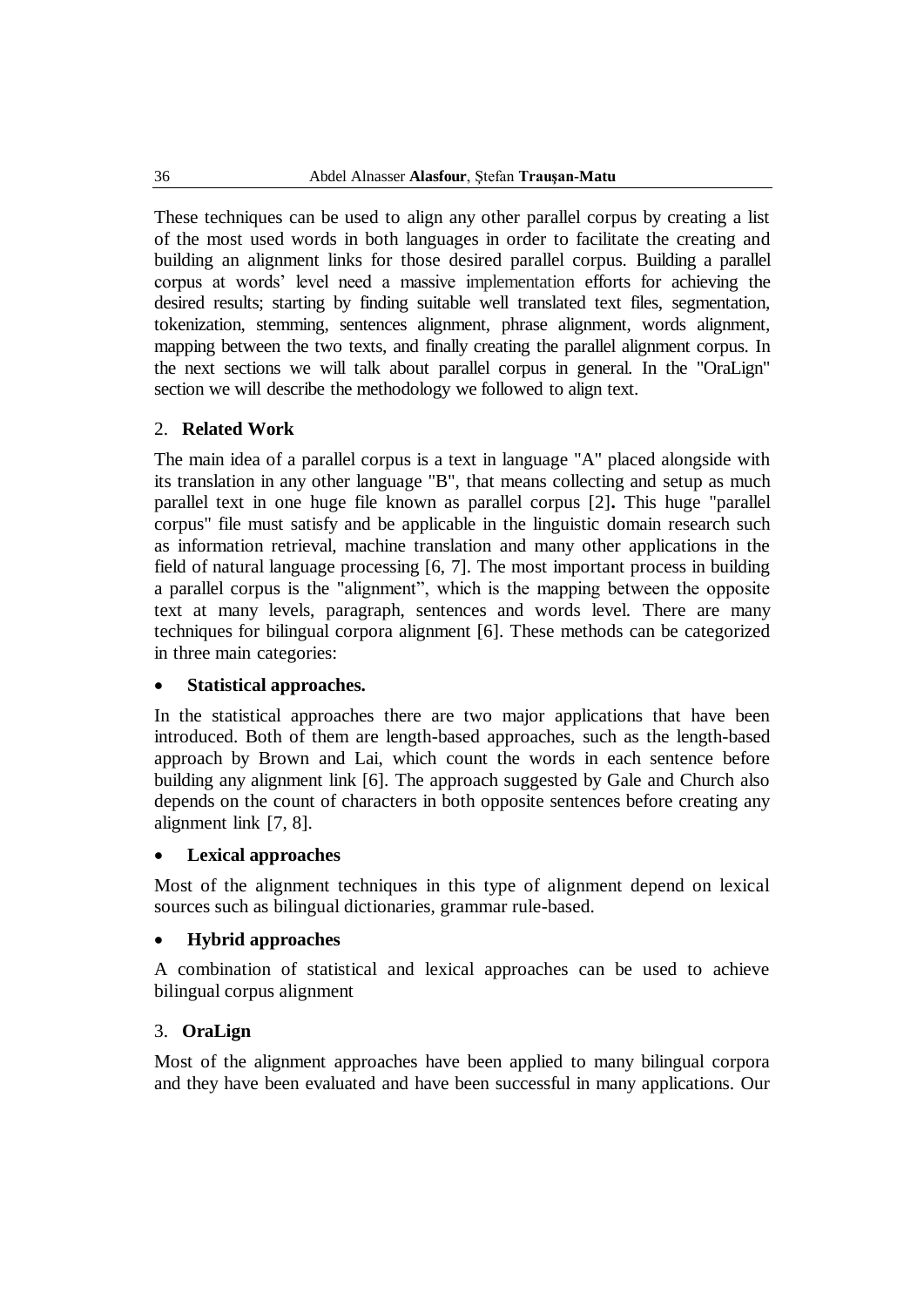main concern was to build an alignment tool "OraLign" for aligning Arabic-English bi-text. With respect to Arabic language the length-based approaches is not the optimal choice due to:

- 1- Arabic structure of text.
- 2- Arabic characters type.
- 3- Grammatical differences between Arabic and English.
- 4- Arabic rhetoric and syntax.

These differences lead some times to get one into many sentence alignment gaps, or to blank alignment problems. On the other hand, depending only on lexical approaches will not give us the expected results due to many difficulties such as finding a suitable bilingual dictionary. In order to create the OraLign tool we applied a new technique which mixed many of known alignment techniques with extra addition and more modifications.

OraLign as it will be describes in the next sections will be a language-independent word alignment tool. OraLign will mainly depend on an initial bilingual dictionary as a lexical anchor and a new statistical approach called 3-dimension techniques. See Figure 1, which represents OraLign procedure and Figure 2, which shows OraLign three dimensions word alignment approach, where token\_text is the word or token in the documents/sentence, token\_first contains the ID number of the first document/sentence where that token occurs, while token last is the ID number of the last document/sentence where that token appears, and finally the token\_count will carry out how many times that token appears in all the documents/sentence of the corpus.



**Fig. 1**. OraLign Main procedure description with an example.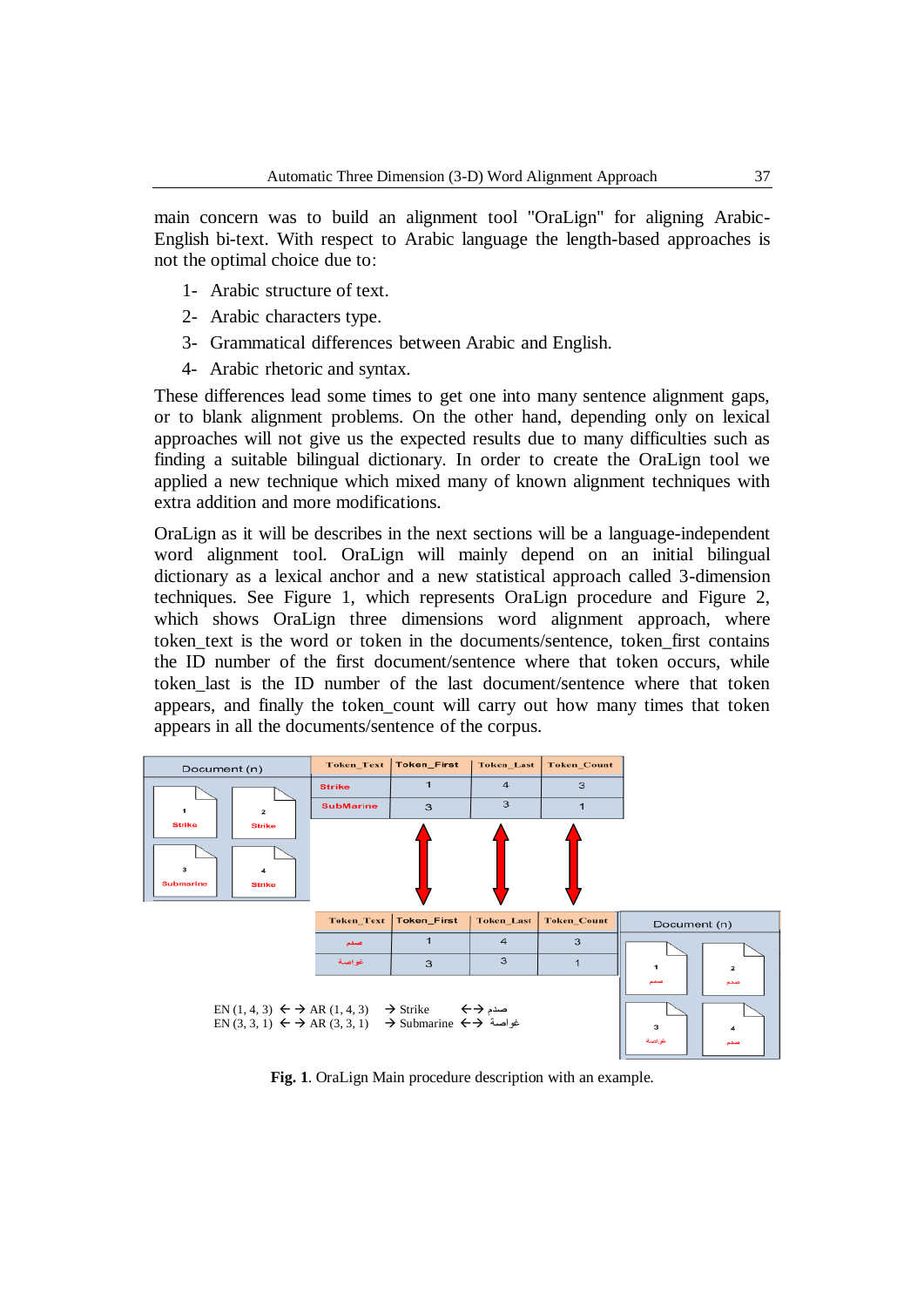

**Fig. 2**. OraLign 3-dimension approach.

4. **Oracle text**



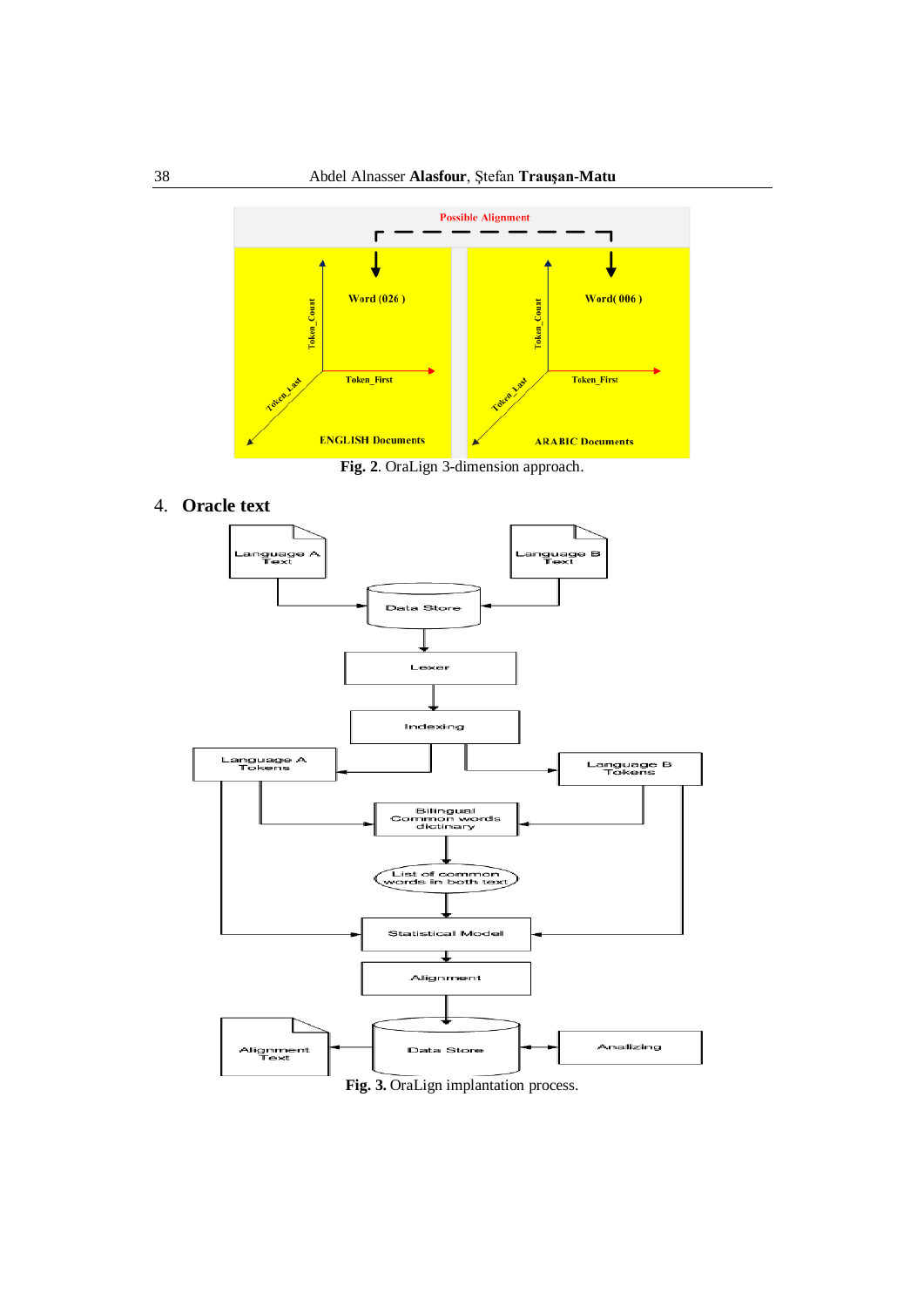Oracle was our first option as a basis for our framework; especially "Oracle Text" which offers a complete text search solution [1]. Another tools come also from Oracle: Developer 6i was used to create the GUI for OraLign tool, both of them running in the Windows OS environment. Our implementation can easily be applied in many different environments (MS Access, MYSQL). Figure 3 shows the implementation process and all the sub-processes, which will be describes in more details in the next sections.

## 5. **OraLign framework**

For the purpose of building our framework we decided to include lexical information as anchor points, which contain a list of the most common used words in English and then we translated these words to Arabic using a dictionary. This small dictionary will be the anchor list to establish our alignment algorithm "Initial dictionary". In the next sub-sections we will describe in more details OraLign.

## **A. Loading documents**

Since Oracle supports the processing of any kind of documents (PDF, DOC, Text, etc.) with a massive support for most of different languages, the user needs to setup and configure the appropriate database tables to keep and save these documents.

## **B. Lexer**

The main purpose for the lexer step is to split the documents into tokens according to the specified language of the document and the setting of the configuration parameters for that language; which include the declaration of the sentence borders  $(', '?, '')'$ , whitespace (') as a separation character between document words, or any specific characteristics setting [1]. The output of this process is raw data of document tokens. Figure 4, shows a sample of document tokens after lexer processing.

```
\{ REPORT\} , \{ USA \} , \{ RESULT \} , \{ STATEMENT \} , \{ DAMAGE \} , \{ INJURY \}{ OCCURRENCE } , { ESTABLISH } , { FIVE } , { WITHOUT } , { MAJOR } , { COLLIDE } 
, { GULF }, { PERISCOPE }, { SUBMARINE }, { FLEET }, { SHIP }, { IDENTITY }
```
## **C. Indexing**

**Fig.4.** English document token list.

There are many types of indexes that Oracle can support. For our purpose we implemented CONTEXT as an index option to maximize the ability of searching and locating any token no matter how large are the documents. Since the documents are stored in the database tables, it was very easy to select the most appropriate index option. Context indexing process creates several auxiliary tables [1]. One of these tables is what is known as the "I" or "Token List" table which contains all the document tokens as rows and it has many useful attributes.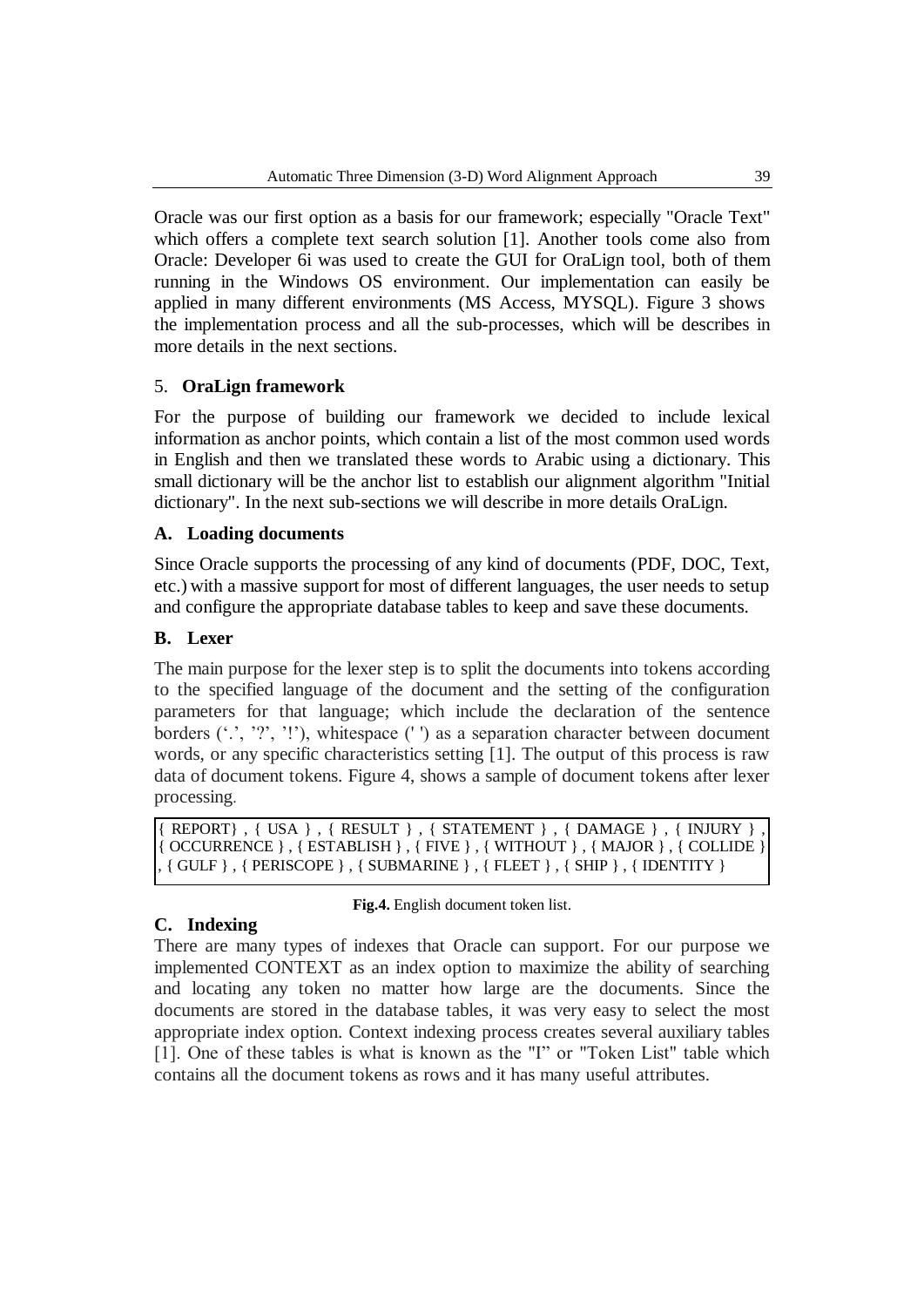The token list table "I" also contains information for linking the tokens to their document source. Context index supports most of known languages especially English language and it also supports Arabic with some attention and with suitable configurations. Figure 5, represents a sample of OraLign token list table and its main attributes which are:

- 1- Token text.
- 2- Token first: the ID number of the sentence /document in which the token appears for the first time.
- 3- Token last: the ID number of the sentence/document in which the token appears for the last time.

|  | 4- Token count: how many times that token appears in the document(s). |  |                                                  |  |
|--|-----------------------------------------------------------------------|--|--------------------------------------------------|--|
|  | TOKEN TEXT                                                            |  | TOKEN_FIRST  TOKEN_LAST  TOKEN_COUNT  WORD_ORDER |  |
|  |                                                                       |  |                                                  |  |

|  | TOKEN TEXT   |          | TOKEN FIRST | ITOKEN LAST. | I TOKEN COUNT | IWORD ORDER. |
|--|--------------|----------|-------------|--------------|---------------|--------------|
|  | II IDENTITY. | $\cdots$ |             |              |               | 11 020       |
|  | 2 ESTABLISH  | $\cdots$ |             |              |               | 1 023        |
|  | 3 WITHOUT    |          |             |              |               | 2 0 24       |
|  | 4 RESULT     |          |             |              |               | 1 025        |
|  | 5 DAMAGE     |          |             |              |               | 3 0 28       |
|  | 6 OCCURRENCE |          |             |              |               | 1  031       |

**Fig. 5.** Modified token list with it is main attributes.

### **D. Bilingual common words dictionary**

This dictionary contains 1000 of the most common used English words. It was collected and translated to Arabic in a direct way. We used this list to train our algorithm. Figure 6, shows a sample list taken from the initial bilingual dictionary used in our framework.

|   | ENGLISH      | ARABIC |  |
|---|--------------|--------|--|
| Þ | <b>WATER</b> | الماء  |  |
|   | 2 THAN       | ەن     |  |
|   | 3 CALL       | النداء |  |
|   | 4 FIRST      | أهلا   |  |
|   | 5 WHO        | ەن     |  |
|   | 6 MAY        |        |  |

**Fig.6.** Sample of "1000" startup dictionary.

In this step a reference table creates a mapping between tokens in the startup dictionary table and the token list table for each token that appears in both lists. In other words, if any of the documents tokens is found in the startup dictionary a reference link will be created and saved in a table.

## **E. OraLign Statistical model**

Depending on the output of each process, a statistical model is initialized to analyze each token's property and check if there is any ambiguity before building and creating a possible alignment link [11, 12].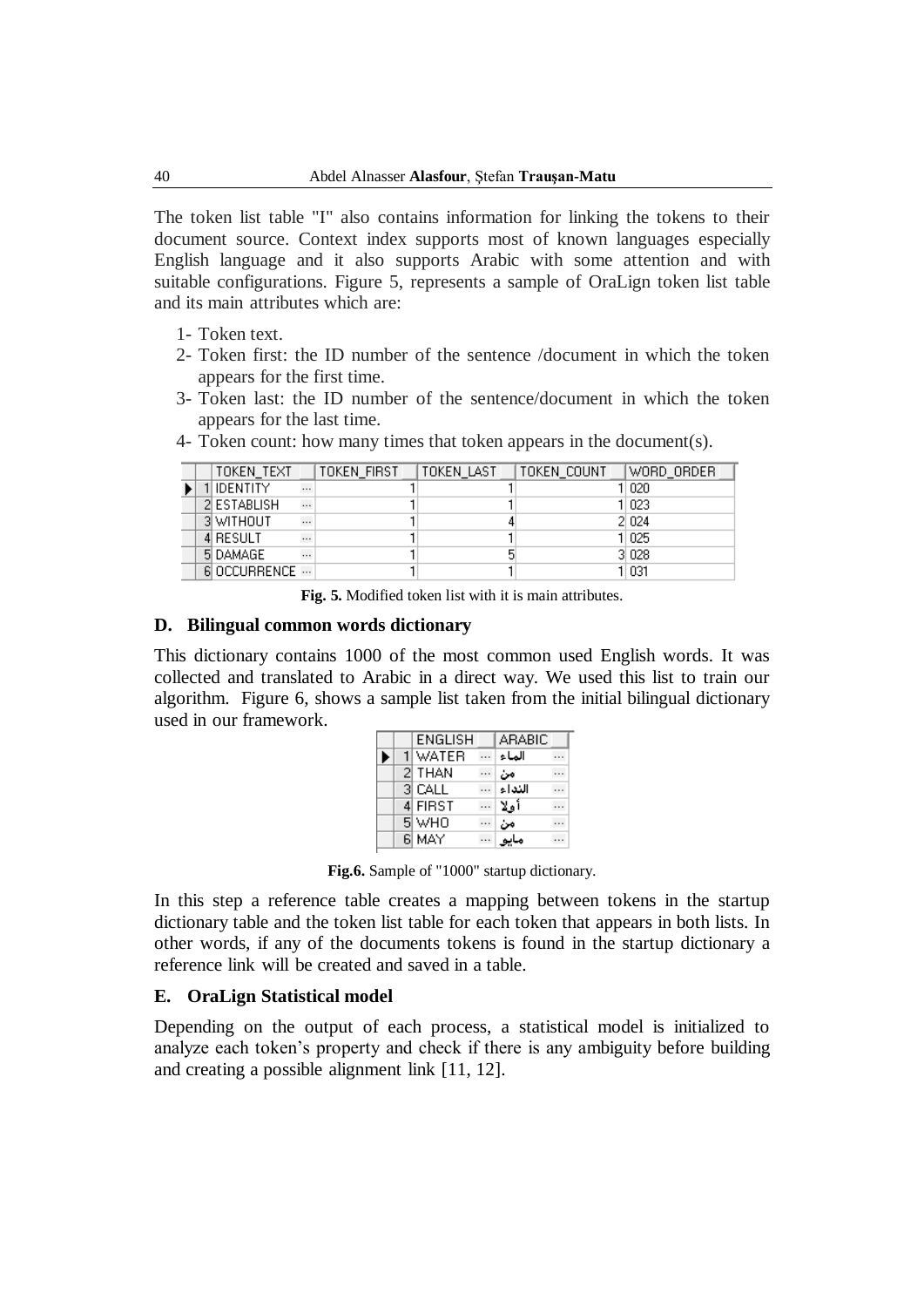Figure 7 shows a situation where two tokens have the same values for token first, token last and token count and it seems to be a possible alignment link that can be created between them. So, before building and creating this link, the statistical process will check all the tokens in both texts for any tokens which have the same attributes values. If the model finds any other tokens having the same attribute values then it will check the startup dictionary for the meaning of the tokens in both languages. If it exists, then it will check the dictionary values for both tokens. If it is the same then a link will be created, if no then the system will perform a second cycle after removing all the tokens that have been already linked.



**Fig. 7.** English document token list.

## **F. Alignment Process**

After all the previous steps have taken place, the alignment process will start as shown in the alignment procedure. Figure 8, represents two parallel texts in English and Arabic has been loaded to OraLign tables. Figures 9 and 10 represent the tokens list for both documents after they have been loaded and indexed. Therefore, the alignment process which include several sub-steps, starts by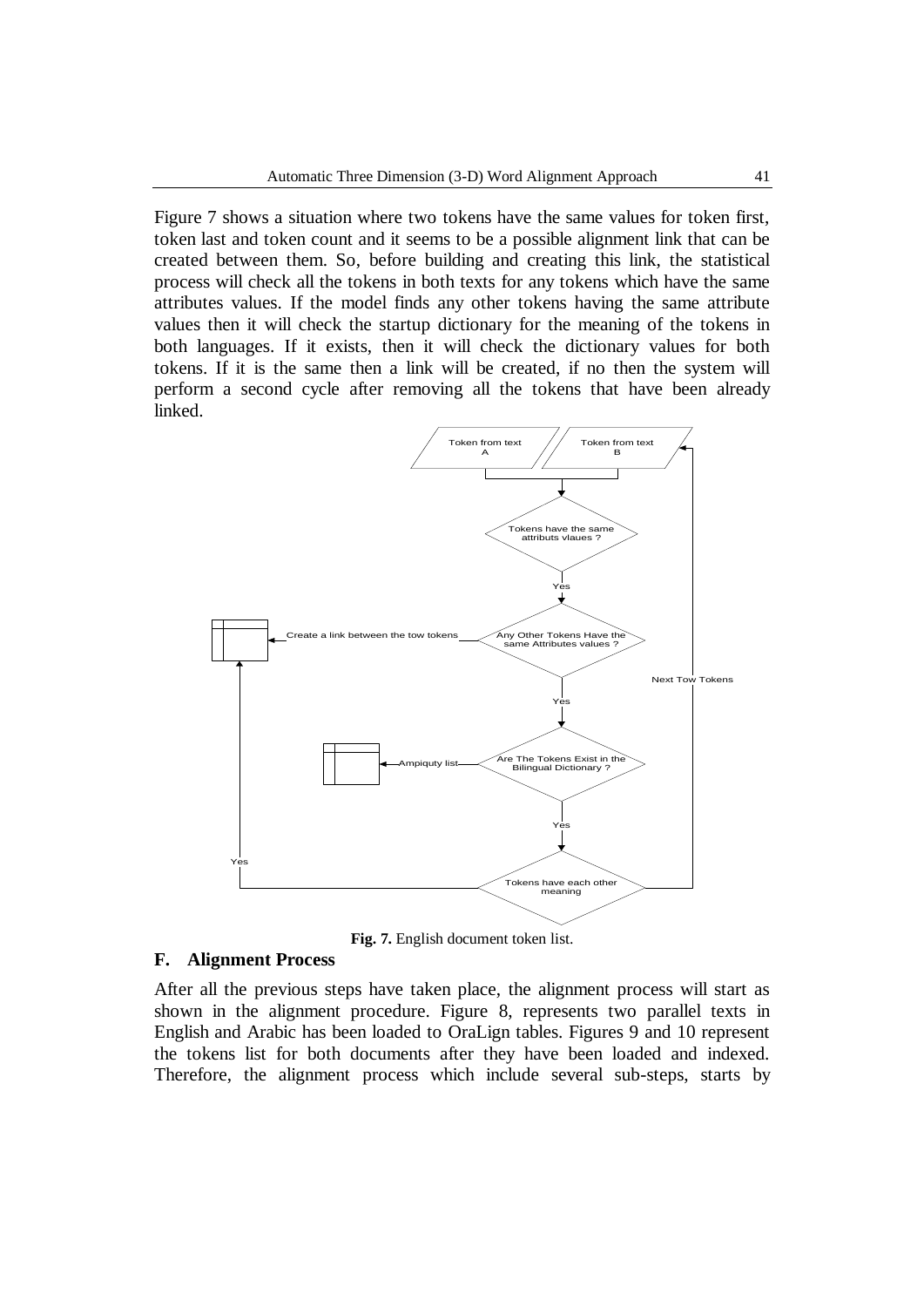checking if there is any token in the startup dictionary, name entity, and any similar words exist in both documents/sentences [11]. In the next sections we will describe each sub-process in detail.

| English                                                  | Arabic                                                                     |
|----------------------------------------------------------|----------------------------------------------------------------------------|
| The periscope of a US submarine collided in the Gulf     | صدم منظار غواصمة أمير كية في الخليج ، أول من أمس الخميس، سفينة             |
| the day before yesterday, Thursday, with a ship whose    | لْم تَحدد هويتَها ،  من دون التَسيب في أضر ان كبير ة أو حدوث إصــلِات    ـ |
| identity was not established. Without resulting in major | كما أفاد الأسطول الأميركي الخامس في بيان .                                 |
| damage, or the occurrence of injuries, as the USA Fifth  | وهي من نوع لوس أنجليس ، جاكسونفيل وأفاد البيان بأن الغواصبة                |
| Fleet reported in a statement.                           | صدمت سفينة خلال عملية في الخليج في الخامسة صباح الخميس                     |
| The statement advised that the submarine Jacksonville,   | بالتَوقيت المحلي الثّانية بتَوقيت غرينيتش .                                |
| which is of the class Los Angeles, struck a ship during  | ، وأضباف البيان أن الغوراصية طفت إثر الحادث ، المُتحقق مما إذا كانت        |
| an operation in the Gulf, at 5.00 in the morning of      | السفينة التي لم يتَم التَعرف عليها أصبيتَ بأضر ار أم لا _                  |
| Thursday, local time (2.00 GMT).                         | لكن السفينة واصلت سيرها فى الوجهة نفسها وبالسرعة نفسها                     |
| The statement added that the submarine surfaced          | من دون إطلاق نداء استغاثة ، و تضرر أحد منظاري الغواصية                     |
| following the incident, to ascertain whether the ship,   | و لم يؤثر الحادث على مفاعلها النووي ومحرك الدفع .                          |
| which was not identified, had received damage or not.    |                                                                            |
| But the ship continued moving on the same course and     |                                                                            |
| at the same speed, without sending out a distress call.  |                                                                            |
| One of the two periscopes of the submarine was           |                                                                            |
| damaged, but the incident did not affect its nuclear     |                                                                            |
| reactor and propulsion engine                            |                                                                            |

|   |                |                  |           |    |   |    |   |    |                |        |   |                 | Fig. 8. Two parallel texts in English and Arabic. |           |    |
|---|----------------|------------------|-----------|----|---|----|---|----|----------------|--------|---|-----------------|---------------------------------------------------|-----------|----|
|   |                | TOKEN TEXT       |           | ΤF |   | TL |   | ТC |                | WO1    |   |                 | TOKEN_TEXT                                        |           | TF |
| ▶ | 1              | PERISCOPE        | $\ddotsc$ |    | 1 |    | 5 |    |                | 2 002  | ь |                 | صد یا  1                                          | .         |    |
|   | $\overline{2}$ | <b>USA</b>       | .         |    | 1 |    | 1 |    |                | 2 005  |   | 2               | منظار                                             | $\cdots$  |    |
|   | з              | <b>SUBMARINE</b> | $\cdots$  |    | 1 |    | 5 |    |                | 4 006  |   |                 | غواصة 3                                           | $\cdots$  |    |
|   | $\vert$        | COLLIDE          | $\cdots$  |    | 1 |    | 1 |    | 1              | 007    |   | $\overline{4}$  | أميركني                                           |           |    |
|   | 51             | GULF             | $\cdots$  |    | 1 |    | 2 |    |                | 2 010  |   | 5               | خلسج                                              | $\cdots$  |    |
|   | 6              | SHIP             | $\ddotsc$ |    | 1 |    | 4 |    | $\overline{4}$ | 018    |   | 61              | سفىنة                                             | $\cdots$  |    |
|   | 7              | IDENTITY         | $\cdots$  |    | 1 |    | 1 |    | 11             | 020    |   | 7               | حدد                                               | $\cdots$  |    |
|   | 81             | <b>ESTABLISH</b> | $\cdots$  |    | 1 |    | 1 |    | 11             | 023    |   | 8               | هويه                                              | $\cdots$  |    |
|   | 9              | WITHOUT          | $\cdots$  |    | 1 |    | 4 |    |                | 2 0 24 |   | 9               | دون                                               | $\cdots$  |    |
|   |                | 10 RESULT        | $\ddotsc$ |    | 1 |    | 1 |    | 1.             | 025    |   | 10 <sup>1</sup> | تصبب                                              | .         |    |
|   | 11             | MAJOR            |           |    | 1 |    | 1 |    | 11             | 027    |   |                 |                                                   | $\cdots$  |    |
|   | 12             | DAMAGE           | .         |    | 1 |    | 5 |    |                | 3 028  |   | 11              | ضرر                                               |           |    |
|   |                | 13 OCCURRENCE    | $\cdots$  |    | 1 |    | 1 |    | 1 <sup>1</sup> | 031    |   | 12              | كبير                                              | $\cdots$  |    |
|   |                | 14  INJURY       | .         |    | 1 |    | 1 |    | 11             | 033    |   | 13 <sup>1</sup> | حده ث                                             | $\cdots$  |    |
|   |                | 15 FIVE          | $\cdots$  |    | 1 |    | 2 |    | 2              | 037    |   | 14              | الصيابة                                           |           |    |
|   |                | 16 FLEET         | $\cdots$  |    | 1 |    | 2 |    |                | 2 038  |   | 15              | أفاد                                              | .         |    |
|   |                | 17 REPORT        | $\cdots$  |    | 1 |    | 1 |    | $\mathbf{1}$   | 039    |   | 16              | أسطول                                             | $\cdots$  |    |
|   |                | 18 STATEMENT     | .         |    | 1 |    | з |    |                | 3 042  |   | 17              | خامس                                              |           |    |
|   |                | 19 ADVISE        |           |    | 2 |    | 2 |    | 1              | 003    |   | 18              | بيان                                              | $\cdots$  |    |
|   |                | 20 JACKSONVILLE  | $\cdots$  |    | 2 |    | 2 |    | 1              | 007    |   | 19              | خلال                                              | $\cdots$  |    |
|   | 21             | <b>CLASS</b>     | .         |    | 2 |    | 2 |    | 11             | 012    |   | 20              | عملنى                                             | $\cdots$  |    |
|   |                |                  | $\cdots$  |    | 2 |    | 2 |    |                |        |   | 21              | صباح                                              | $\cdots$  |    |
|   |                | 22 LOS           |           |    |   |    |   |    | 1              | 013    |   | 22              | وقت                                               |           |    |
|   |                | 23 ANGELES       | .         |    | 2 |    | 2 |    | 1              | 014    |   |                 |                                                   | $\cdots$  |    |
|   | 24             | <b>STRIKE</b>    |           |    | 2 |    | 2 |    | 1              | 015    |   | 23              | محلن                                              |           |    |
|   |                | 25 DURING        | $\cdots$  |    | 2 |    | 2 |    | 1              | 018    |   | 24              | غرينيتش                                           | $\ddots$  |    |
|   |                | 26 OPERATION     | .         |    | 2 |    | 2 |    | $\mathbf{1}$   | 020    |   | 25              | نوع                                               | $\cdots$  |    |
|   | 27             | MORNING          | $\cdots$  |    | 2 |    | 2 |    | 1              | 028    |   | 26              | لوس                                               | $\cdots$  |    |
|   |                | 28  LOCAL        |           |    | 2 |    | 2 |    | 1              | 031    |   | 27              | أنجليس                                            | $\cdots$  |    |
|   | 29             | TIME             | $\cdots$  |    | 2 |    | 2 |    | 1              | 032    |   | 281             | جاكسونفيل                                         | $\cdots$  |    |
|   |                | 30 GREENWICH     |           |    | 2 |    | 2 |    | 1              | 034    |   | 29              | أضاف                                              |           |    |
|   | 31             | ADD              | $\cdots$  |    | з |    | з |    | 1              | 003    |   |                 | طفا 30                                            | $\cdots$  |    |
|   | 321            | SURFACE          | $\cdots$  |    | з |    | з |    | 1              | 007    |   | 31              | إثر                                               | $\cdots$  |    |
|   |                | 33  FOLLOWING    | $\cdots$  |    | з |    | 3 |    | 1 <sup>1</sup> | 008    |   | 32 <sub>2</sub> | حادث                                              | $\ddotsc$ |    |
|   |                | 34 INCIDENT      | .         |    | з |    | 5 |    | 2              | 010    |   | 33              | تحقق                                              | $\cdots$  |    |
|   |                | 35 ASCERTAIN     | $\cdots$  |    | з |    | з |    | 1.             | 012    |   | 34              | تم                                                | $\cdots$  |    |
|   |                | 36 IDENTIFY      |           |    | 3 |    | з |    | 1              | 019    |   | 35              | تعرف                                              | $\ddotsc$ |    |
|   |                | 37 RECEIVE       | $\cdots$  |    | з |    | з |    | 1.             | 021    |   | 361             | أصيب                                              | $\cdots$  |    |
|   |                | 38 CONTINUE      | .         |    | 4 |    | 4 |    | 1              | 004    |   | 37              |                                                   | $\ddots$  |    |
|   |                | 39 MOVING        | $\cdots$  |    | 4 |    | 4 |    | 1              | 005    |   | 38              | واصل                                              |           |    |
|   | 40             | SAME             | $\cdots$  |    | 4 |    | 4 |    | 4              | 008    |   |                 | سير                                               | $\cdots$  |    |
|   | 41             | COURSE           | .         |    | 4 |    | 4 |    | 1              | 009    |   | 391             | وجهة                                              | $\cdots$  |    |
|   | 42             | SPEED            | .         |    | 4 |    | 4 |    | 1              | 014    |   | 40              | نفس                                               | $\cdots$  |    |
|   | 43             | SEND             | .         |    | 4 |    | 4 |    | 1              | 016    |   | 41              | سرعة                                              | $\cdots$  |    |
|   | 44             | OUT              | $\cdots$  |    | 4 |    | 4 |    | 1              | 017    |   | 42              | إطلاق                                             | $\cdot$   |    |
|   |                | 45  DISTRESS     | .         |    | 4 |    | 4 |    | 1              | 019    |   | 43              | نداء                                              |           |    |
|   | 461            | CALL             | .         |    | 4 |    | 4 |    | 1              | 020    |   | 44              | استغاثة                                           | $\cdots$  |    |
|   | 47             | <b>AFFECT</b>    | $\cdots$  |    | 5 |    | 5 |    | 1              | 016    |   | 45              | آثر                                               | $\cdots$  |    |
|   | 48             |                  | .         |    | 5 |    | 5 |    | 1              |        |   | 46              | مفاعل                                             |           |    |
|   |                | NUCLEAR          |           |    |   |    |   |    |                | 018    |   | 47              | نووی                                              | $\cdots$  |    |
|   |                | 49 REACTOR       | $\cdots$  |    | 5 |    | 5 |    | 1              | 019    |   |                 | محرك 48                                           | .         |    |
|   |                | 50 PROPULSION    | .         |    | 5 |    | 5 |    | 1.             | 021    |   |                 | دفعة ا49                                          | $\cdots$  |    |
|   |                | 51 ENGINE        |           |    | 5 |    | 5 |    |                | 1 022  |   |                 |                                                   |           |    |

**Fig. 9.** English document token list. **Fig. 10.** Arabic document token list.

|   |                 | TOKEN_TEXT   TF    |          |                |                |                | TL TC IW01 |
|---|-----------------|--------------------|----------|----------------|----------------|----------------|------------|
| ▶ | $\mathbf{1}$    | صدم                |          | 1              | 2              | 2              | 001        |
|   | $\overline{2}$  | منظار              | .        | 1              | 5              |                | 2 002      |
|   | 3               | غواصة              | $\cdots$ | 1              | 5              |                | 4 003      |
|   |                 | آميركي  4          |          | 1              | 1              | $\overline{2}$ | 004        |
|   | 5               | خليج               | $\cdots$ | 1              | 2              |                | 2 006      |
|   | 61              | سفينة              | $\cdots$ | 1              | 4              | 4              | 011        |
|   | 7               | حدد                | $\cdots$ | 1              | 1              | 11             | 013        |
|   |                 | هويه  8            |          | 1              | 1              | $\mathbf{1}$   | 014        |
|   | 9               | دون                | $\cdots$ | 1              | 4              |                | 2 016      |
|   |                 | تسبب  10           | $\cdots$ | 1              | 1              | $\mathbf{1}$   | 017        |
|   | 11              | ضرر                | .        | 1              | 5              |                | 3 019      |
|   | 12              | كبير               |          | 1              | 1              | 11             | 020        |
|   |                 | حدوث [13           | $\cdots$ | 1              | 1              | 11             | 022        |
|   |                 | إصابة  14          | $\cdots$ | 1              | 1              | 11             | 023        |
|   |                 | أفاد  15           | $\cdots$ | 1              | $\overline{c}$ |                | 2 0 25     |
|   |                 | أسطول 16           |          | 1              | 1              | 11             | 026        |
|   | 17              | خامس               |          | 1              | $\overline{c}$ |                | 2 0 28     |
|   |                 | بيان  18           |          | 1              | 3              |                | 3 0 3 0    |
|   | 19              | خلال               | .        | $\overline{c}$ | $\overline{c}$ | 11             | 008        |
|   | 20              | عملتى              | $\cdots$ | 2              | 2              | 1              | 009        |
|   | 21              | صباح               | $\cdots$ | $\overline{c}$ | $\overline{c}$ | 11             | 014        |
|   | $\overline{22}$ | وقت                |          | $\overline{c}$ | $\overline{c}$ | 1              | 016        |
|   | 23              | محلی               |          | $\overline{c}$ | $\overline{c}$ | 1              | 017        |
|   | 24              | غرينيتش            |          | $\overline{c}$ | $\overline{c}$ | 11             | 020        |
|   |                 | نوع  25            | $\cdots$ | $\overline{c}$ | $\overline{c}$ | 11             | 024        |
|   | 26              | لوس                | $\cdots$ | $\overline{c}$ | $\overline{c}$ | 1              | 025        |
|   | 27              | أنجليس             |          | $\overline{c}$ | $\overline{c}$ | 11             | 026        |
|   | 28              | جاكسونفيل          | $\cdots$ | $\overline{c}$ | $\overline{c}$ | 1              | 027        |
|   |                 | أَضَافَ 29         | $\cdots$ | 3              | 3              | 1              | 002        |
|   |                 | طفا 30             | $\cdots$ | 3              | 3              | 11             | 006        |
|   | 31              | إثر                | $\cdots$ | 3              | 3              | 1              | 007        |
|   | 32              | حادث               |          | 3              | 5              | $\overline{2}$ | 008        |
|   | 33              | تحقق               | $\cdots$ | 3              | 3              | 1              | 009        |
|   | 34              | اتم                | $\cdots$ | 3              |                | 1              | 016        |
|   |                 |                    | .        | 3              | $\frac{3}{3}$  | 1              | 017        |
|   |                 | تعرف 35<br>أصيب 36 |          | 3              | 3              | 11             | 019        |
|   | 37              | واصل               |          | 4              | 4              | 1              | 003        |
|   | 38              | سير                | $\cdots$ | 4              | 4              | 11             | 004        |
|   | 39              | وجهة               |          | 4              | 4              | 1              | 006        |
|   | 40              | نفس                | $\cdots$ | 4              | 4              | $\overline{2}$ | 007        |
|   | 41              | سرعة               |          | 4              | 4              | 1              | 009        |
|   | 42              | إطلاق              |          | 4              | 4              | 1              | 013        |
|   | 43              | نداء               |          | 4              | 4              | 1              | 014        |
|   | 44              | استغاثة            |          | 4              | 4              | 1              | 015        |
|   | 45              | أثر                |          | 5              | 5              | 1              | 008        |
|   | 46              | مفاعل              |          | 5              | 5              | 11             | 011        |
|   | 47              | نووی               | $\cdots$ | 5              | 5              | 11             | 012        |
|   |                 | محرك  48           | $\cdots$ | 5              | 5              | $\mathbf{1}$   | 014        |
|   | 49              | دفعة               | .        | 5              | 5              | 1              | 015        |
|   |                 |                    |          |                |                |                |            |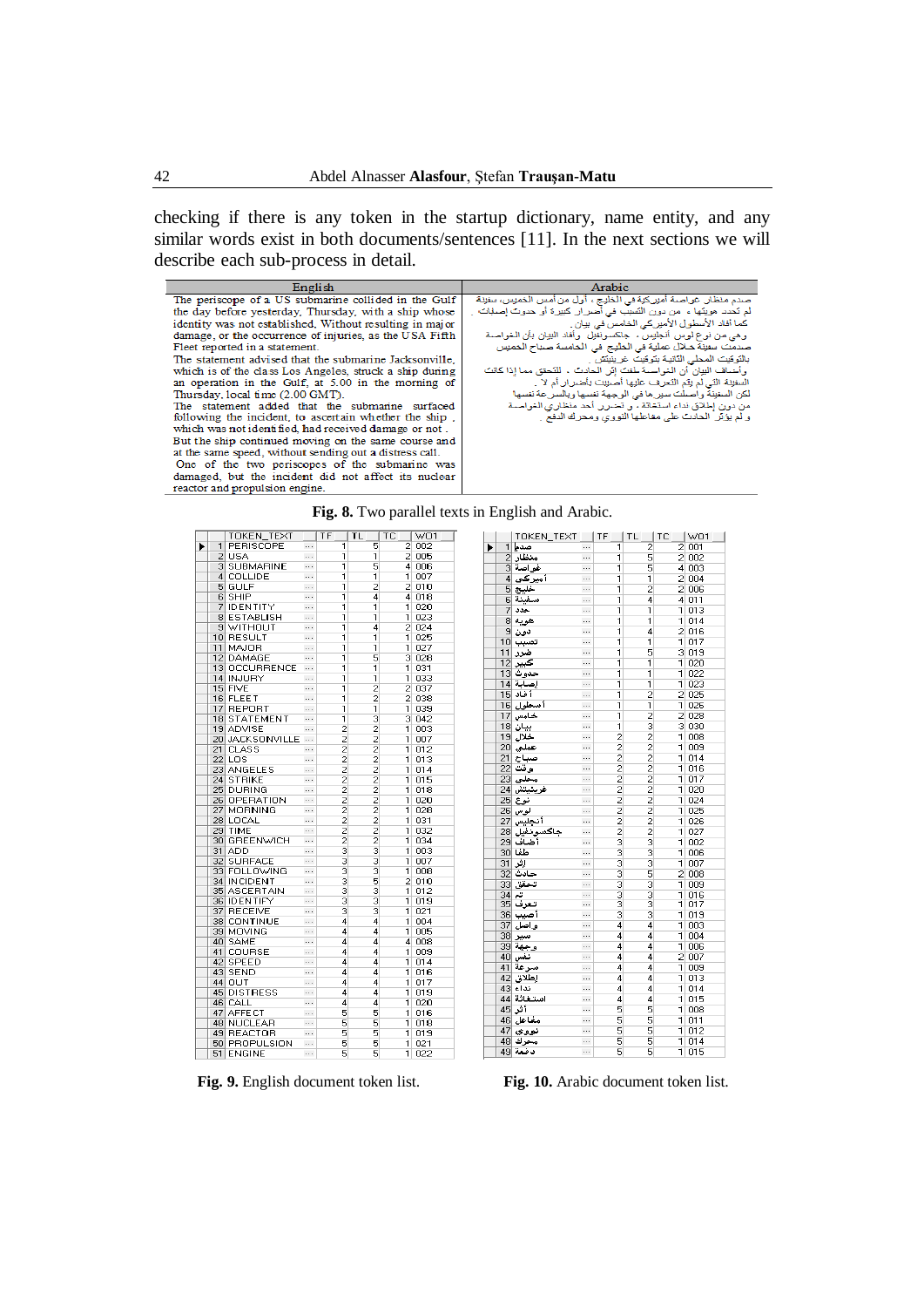### **1- Start-up dictionary:**

Figure 11 shows the tokens that have been translated using the startup dictionary. For more accuracy the system must be sure that both sides of the dictionary tokens exist in the opposite document to avoid any miss-translation errors. In other words, if the English word is founded in the dictionary and the translated word does not exist in the Arabic document; it will be neglected. In our example OraLign found 12 tokens and they are ready to be linked to each other.

|  | EN_TOKEN    |          | EN_TF | EN W ORDER | AR TOKEN |          | AR_TF | AR W ORDER |
|--|-------------|----------|-------|------------|----------|----------|-------|------------|
|  | <b>SHIP</b> | $\ldots$ |       | 018        | سفينة    | $\cdots$ |       | 1 011      |
|  | 2 MAJOR     | $\ldots$ |       | 027        | كبير     | $\cdots$ |       | 1 020      |
|  | 3 CLASS     | $\ldots$ |       | 2 012      | نوع      | $\cdots$ |       | 2 0 24     |
|  | 4 DURING    | $\ldots$ |       | 2 018      | خلال     | $\cdots$ |       | 2 0 0 8    |
|  | 5 MORNING   | $\ldots$ |       | 2 028      | صباح     | $\cdots$ |       | 2 014      |
|  | 6 TIME      | $\ldots$ |       | 2 0 3 2    | وقت      |          |       | 2 016      |
|  | 7 ADD.      | $\ldots$ |       | 3 003      | أخناف    |          |       | 3 002      |
|  | 8 CONTINUE  | $\dots$  |       | 4 0 0 4    | واصل     |          |       | 4 003      |
|  | 9 SAME      | $\ldots$ |       | 4 0 0 8    | انفس     | $\cdots$ |       | 4 007      |
|  | 10 SPEED    | $\ldots$ |       | 4 0 14     | سرعة     | $\cdots$ |       | 4 009      |
|  | 11 CALL     |          |       | 4 0 20     | نداء     |          |       | 4 0 14     |
|  | 12 ENGINE   | $\ldots$ |       | 5 022      | محرك     | $\cdots$ |       | 5 014      |

**Fig. 11.** List of tokens founded in the dictionary.

### **2- Named Entity Recognition**

In many cases the Arabic document contains named entities for persons and places [4]. When these names are translated from English to Arabic or vice versa, they will be written using the target language characters and depends on the source language pronunciation for that name; as an example, the country name "Romania" will be written in Arabic as "رومانيا" which is the same pronunciation as it is in English language. For that reason we create a special procedure to extract the named entities from Arabic document and then we compare them with those in the English document [13, 14]. Figure 12, shows the named entities which have been founded in both documents.

|  | TOKEN TEXT     |          | EN TF | ΕN | ΕN<br>ТC | EN.<br>W | TOKEN<br>AR. |          | AB.<br>-TF | AR. | AR. | AR.<br>W | <b>JWS</b> |
|--|----------------|----------|-------|----|----------|----------|--------------|----------|------------|-----|-----|----------|------------|
|  | JACKSONVILLE … |          |       |    |          | 007      | جاكسونفيل    |          |            |     |     | 027      | 88         |
|  | 2 LOS          | $\cdots$ |       |    |          | II 013   | نوس          | $\cdots$ |            |     |     | 025      | 91         |
|  | 3 ANGELES      |          |       |    |          | 014      | نجليس        | $\cdots$ |            |     |     | 026      | 82         |
|  | 4 GREENWICH    |          |       |    |          | 034      | ترينيتش      | $\cdots$ |            |     |     | 020      | 82         |

**Fig. 12.** A list of the names entity.

### **3- Similar tokens extraction**

In this step, OraLign will locate and extract any similar tokens found in both documents. Many of Arabic documents that we considered are a mixture of scientific or medical articles. In such documents you will find foreign words mainly in Latin, which are written as same as they are in the original documents. As an example, Figure 13 shows two similar tokens that appear in bi-text.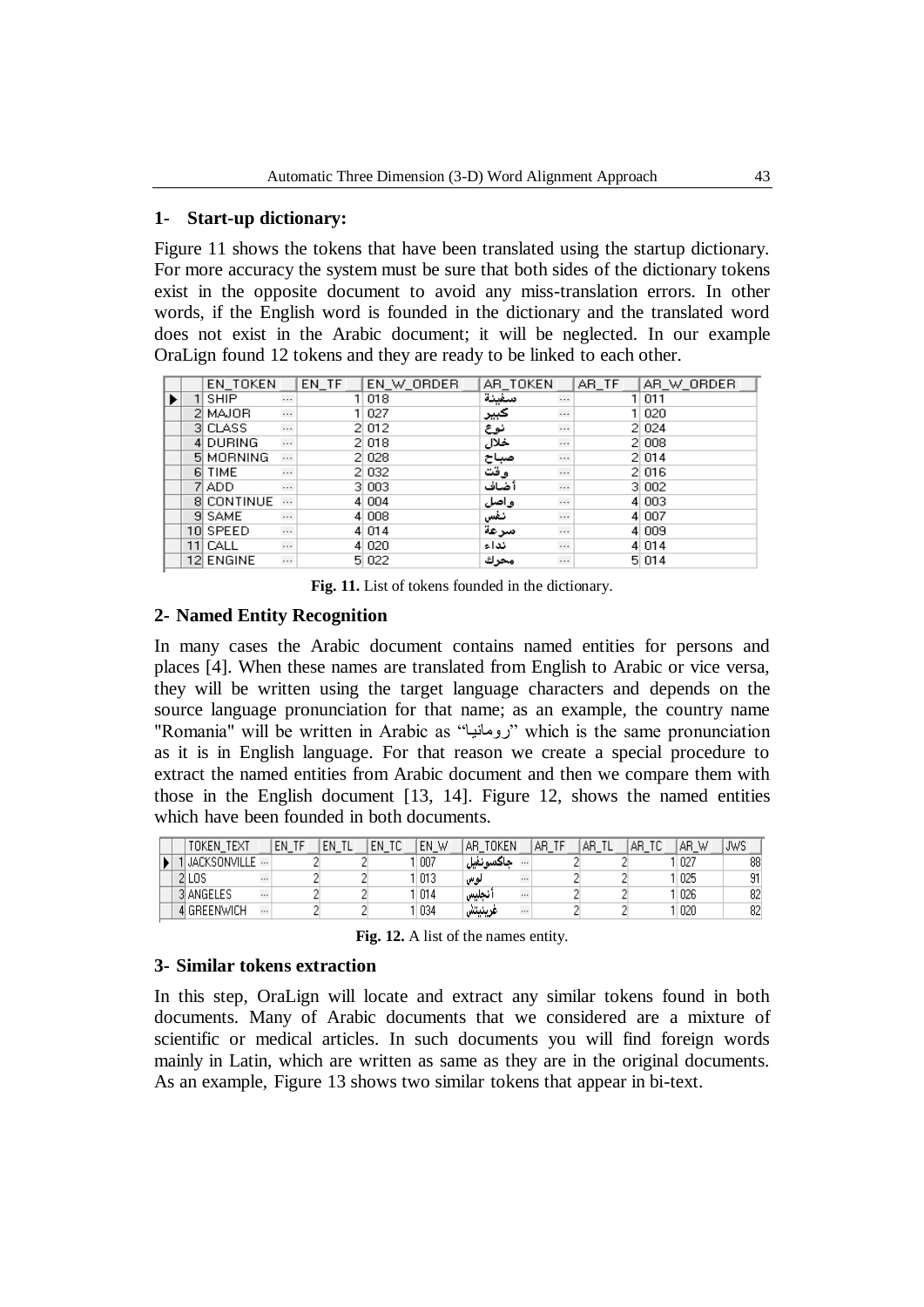| English                                                                                                          | <b>Arabic</b>                                                                                                                                                     |
|------------------------------------------------------------------------------------------------------------------|-------------------------------------------------------------------------------------------------------------------------------------------------------------------|
| Mitsubishi introduces 2002 Pajero new features!                                                                  | میسّوییسّی تطرح طرازها الجدید من بـاجیر و ۲۰۰۲ بممیزات جدیدهٔ !                                                                                                   |
| In August, Mitsubishi announced the new standard and<br>optional equipment on the 2002 Pajero.                   | فَامت مسِّريتِي في سَهر أغسطس ، بالإعلان عن النَّجهيزات الاختياريــة<br>و القِياسية الجديدة التّي تَهِيئَت بها بـاجير و ` ٢٠٠٢ .                                  |
| New standard equipment includes INVECS-II 4                                                                      | حلِبٌ تَصْمَلتَ النَّجهِيزَاتَ الْجَلَيْدَةَ نَاقَلْ حَرِيحَةَ أُوتُومِ النَّوِكَي مِن الْجِزْلِ النَّاتي                                                         |
| automatic transmission with Sports Mode and discharge<br>headlamps, while front seatback pockets and illuminated | INVECS-II 4 بِأَسْلُوبِ تَسْغَيْلُ رِياضَــي ، كَسَّاقَاتٍ أَمَامِدٍةَ مَفَرِ عَةَ ، فَيَ<br>حين تم تزويد خلاية المقاعد الأمامية بجيوب لحفظ الأوراق و الملفات مـع |
| vanity mirrors with lids fitted on both sun visors are                                                           | مرايا أنبِقة مضبِئَة مزودة بأغطية مثبتَة على واڤِيات السَّمس للسائق و                                                                                             |
| among the standard utility features.                                                                             | مرافقه و هي نَجهِيزات و مميزات جديدة قَبِلَسية .                                                                                                                  |

**Fig.13.** Similar tokens example.

After the three previous steps finished, OraLign will remove out all the tokens from both token list tables, and the remaining tokens will be moved forward to the main procedure of OraLign which is the 3-D approach. In the 3-D procedure there will be as many cycles as are needed to align as much as possible tokens in both documents. For that reason the token list will be divided depending on the token\_first value. So all the tokens which are in the first document/sentence will be in one group (sub-list) with TF=1, and so on. The tokens in the sub-list will be sorted in descending order based on the value of word order column. This step is prerequisite for OraLign to start searching and mapping any possible alignment tokens. Figure 14 presents an example of how the tokens list is divided to many sub-list depending on how many documents are there in the corpus.

|    | TOKEN TEXT          |          | w   | TC. | TL             |   | TF |  |    | TOKEN_TEXT                  |                        | <b>TF</b>      | <b>TL</b> |        | TC. | W <sub>01</sub> |
|----|---------------------|----------|-----|-----|----------------|---|----|--|----|-----------------------------|------------------------|----------------|-----------|--------|-----|-----------------|
|    | <b>REPORT</b>       | $\cdots$ | 039 |     |                |   |    |  |    | <b>ADVISE</b>               | $\ddotsc$              | 2              |           |        |     | 1 003           |
| 21 | <b>FLEET</b>        | $\cdots$ | 038 |     |                |   |    |  |    | <b>STRIKE</b>               | $\cdots$               |                |           |        |     | 015             |
| зГ | <b>INJURY</b>       | $\cdots$ | 033 |     |                |   |    |  | з  | <b>OPERATION</b><br>4 LOCAL | $\cdots$<br>$\cdots$   | $\overline{a}$ |           | 2<br>2 |     | 020<br>1 031    |
|    | <b>OCCURRENCE</b>   | $\cdots$ | 031 |     |                |   |    |  |    |                             |                        |                |           |        |     |                 |
| 51 | <b>RESULT</b>       | $\cdots$ | 025 |     |                |   |    |  |    | TOKEN TEXT                  |                        | TF             | TI.       |        | TC. | W <sub>01</sub> |
| 61 | <b>ESTABLISH</b>    | $\cdots$ | 023 |     |                |   |    |  |    | <b>SUBFACE</b>              | $\cdots$               | з              |           | з      |     | 1007            |
|    | <b>IDENTITY</b>     |          | 020 |     |                |   |    |  |    | 2 FOLLOWING                 | $\cdots$               | з              |           | з      |     | 008             |
| 81 | COLLIDE             | $\cdots$ | 007 |     |                |   |    |  |    | 3 INCIDENT<br>4 ASCERTAIN   | $\ddotsc$<br>$\ddotsc$ | з              |           | 5<br>з |     | 2010<br>012     |
| я  | <b>USA</b>          |          | 005 |     | 2              |   |    |  |    | <b>5 IDENTIFY</b>           | $\ddotsc$              | з              |           | 3      |     | 019             |
|    | 10 FIVE             | $\cdots$ | 037 |     | 2              | 2 |    |  |    | <b>6 RECEIVE</b>            | $\cdots$               | з              |           | з      |     | 1 021           |
| 11 | GULF                | $\cdots$ | 010 |     | 2              | o |    |  |    |                             |                        |                |           |        |     |                 |
|    | <b>12 STATEMENT</b> | $\cdots$ | 042 |     | 3              | з |    |  |    | <b>TOKEN TEXT</b>           |                        | TF             | <b>TL</b> |        | TC. | WO1             |
|    | 13 WITHOUT          | $\cdots$ | 024 |     | $\overline{c}$ | 4 |    |  |    | <b>MOVING</b>               | $\cdots$               | 4              |           | 4      |     | 005             |
|    | 14 PERISCOPE        | $\cdots$ | 002 |     | 2              | 5 |    |  | 21 | <b>COURSE</b>               | $\cdots$               |                |           |        |     | 009             |
| 15 | DAMAGE              |          | 028 |     | 3              | 5 |    |  | зг | SEND                        | $\cdots$               |                |           | 4      |     | 016             |
|    |                     |          |     |     |                |   |    |  | 4  | OUT                         | $\cdots$               |                |           | 4      |     | 017             |
|    | <b>16 SUBMARINE</b> | $\cdots$ | 006 |     | 4              | 5 |    |  | 51 | <b>DISTRESS</b>             | $\cdots$               |                |           | 4      |     | 019             |

**Fig.14.** List of tokens in sub-list TF=1, TF=2, TF=3 and TF=4

### 6. **Practical alignment process**

After collecting all the information, the system is now ready to begin and build any possible alignment link between the appropriate suitable tokens from both documents. To develop our algorithms we applied our new method "3-D" alignment approach. First, the system removes out all the translation tokens, named entities, and similar tokens from both token lists and keeps all the other tokens which need to be mapped and link [10]. In our example, the final remaining tokens that need to be aligned are 50 tokens after removing 12 translated tokens and 4 tokens have been linked as named entity "none tokens are in the similar list". In the next section we demonstrate an alignment process for the remaining tokens in sentence one (TF=1) as an example of how our algorithm will work.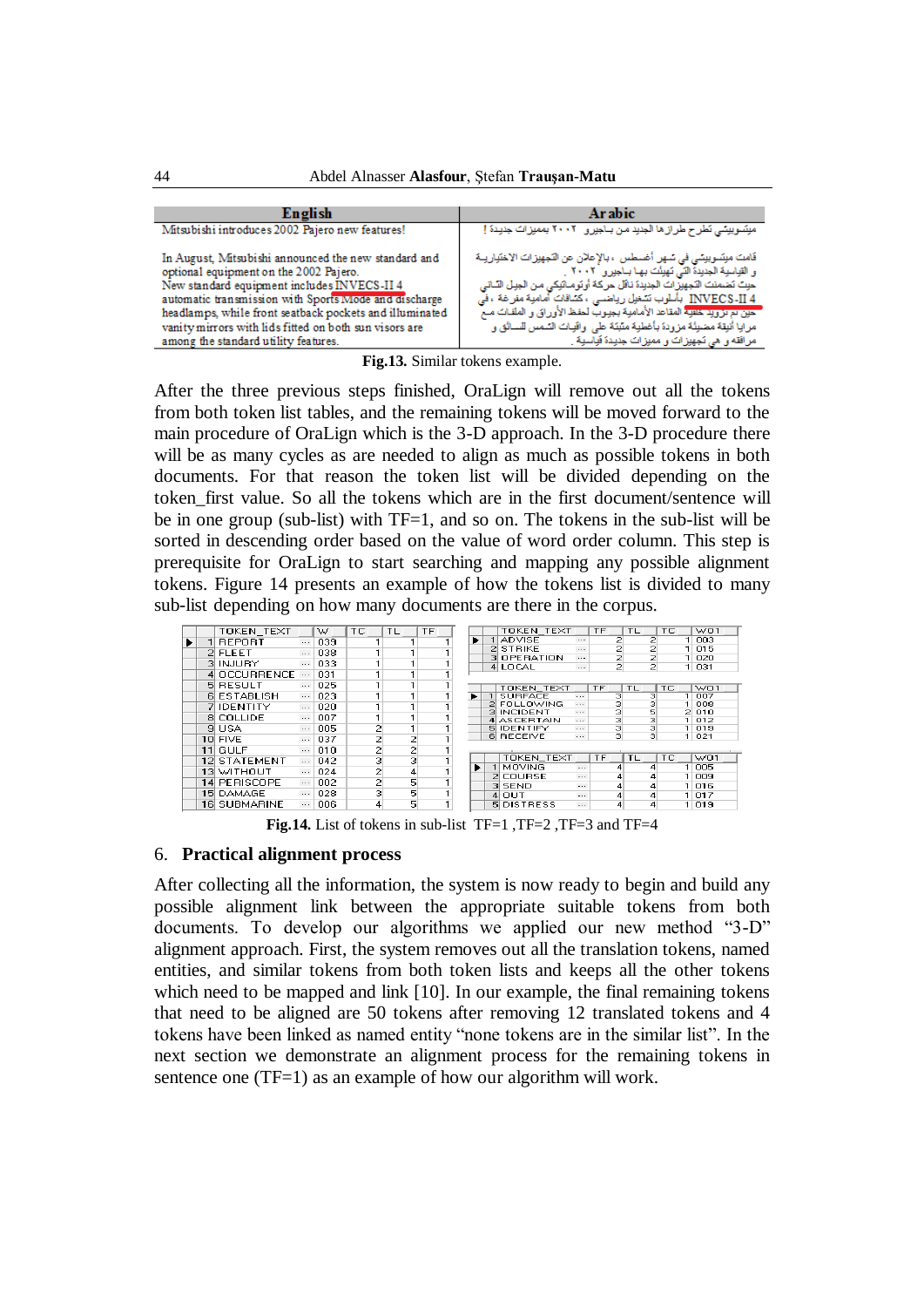# **Sentence (TF=1) analyzing and mapping**



**Fig. 15.** Tokens tree for TF=1.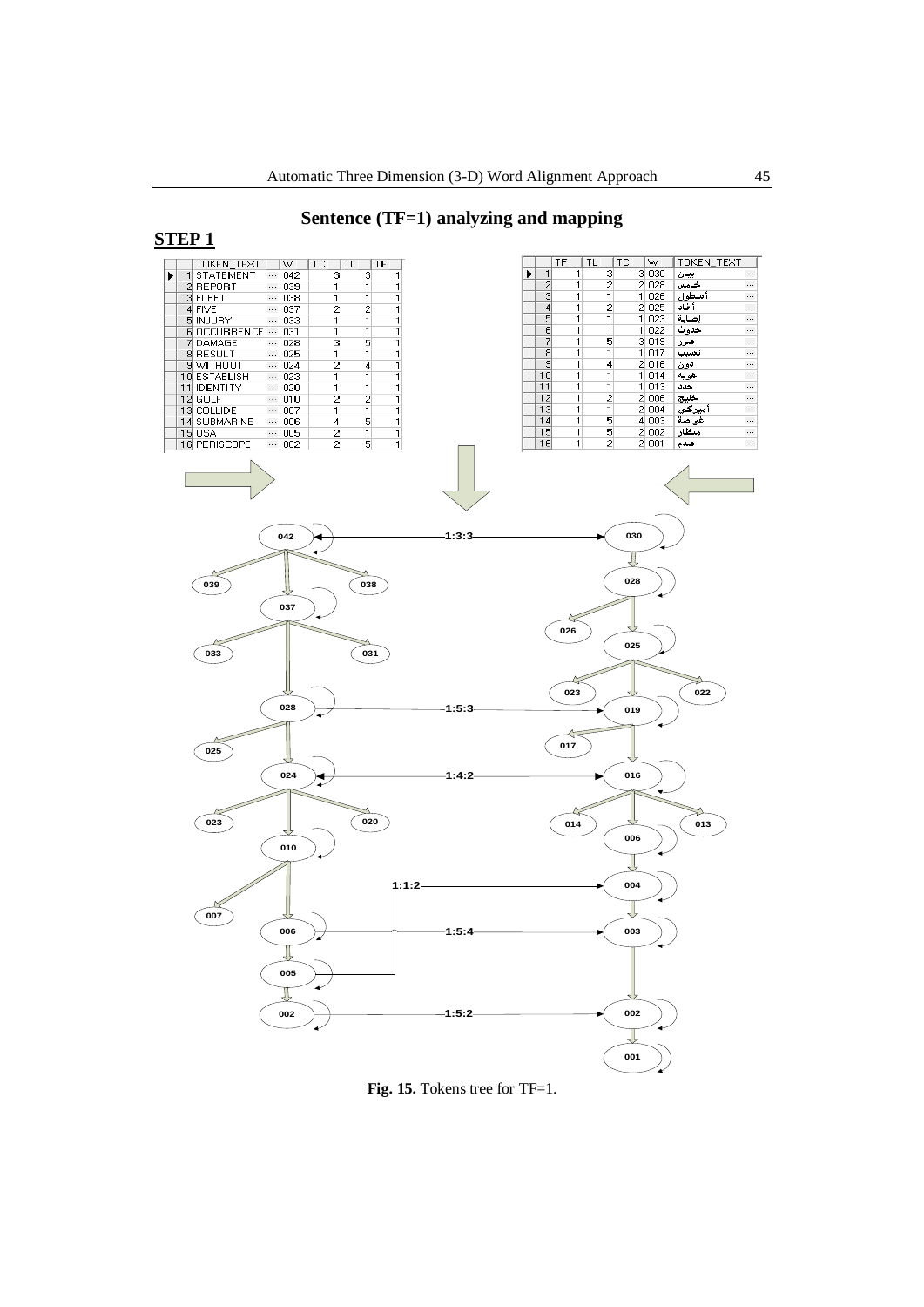In this step the system builds a tree in which each token is represented as a circle, each token with more than one occurrence is presented as a circle with recursive arrow, and each token with occurrence 1 is presented as a simple circle. Any circle with arrow –occurrence more than one- can be linked to any other circle as father relation, but the simple circle will not be able to connect to any other token in the same list.

## **STEP 2**

After removing out the matching tokens from step (1) the system will divide the tokens in TF=1 to several parts. Each part border will be the removing tokens see Figure 16.



**Fig. 16.** List of tokens in sentence  $"1" - TF = 1$ .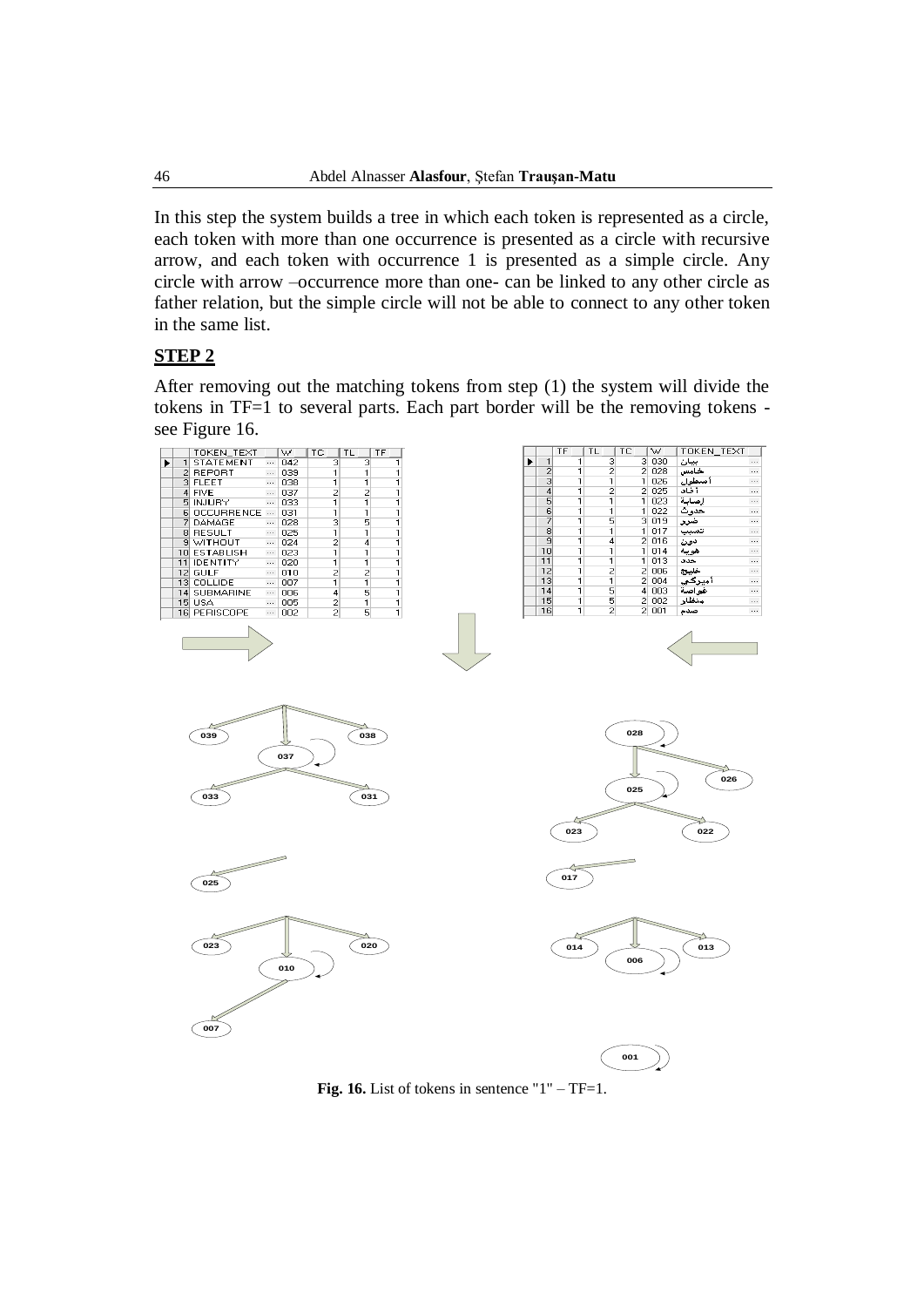Before building such a tree the system will sort the tokens in descending order depending on the token order in the sentence. Then OraLign will start to build the first token which has the high order (last word) in the sentence. Figure 15, shows the tree and the arrows and also shows the way it is be created. For English text the tree and its branches are created from left to right as it is the same in reading the English text. On the other side the tree for Arabic document will be created from right to left as it is the same when reading Arabic text. After setting up the tree for both documents, the system will compare the tokens attributes values from up to down depending on the value of TF, TL, TC and then build a link between those tokens. If there is any suspicion of ambiguity in the tree caused by many tokens having the same values for TF, TL, and TC, the system will pass to the next token. When the first cycle is finished the system will divide the sub list into many extra lists after removing out the tokens which already have been linked to each other in the first rotate.

|  | TOKEN TEXT         | W       | TC. | TF |
|--|--------------------|---------|-----|----|
|  | 1 REPORT           | $-1039$ |     |    |
|  | 2 FLEET            | $-1038$ |     |    |
|  | 3 FIVE             | $-1037$ |     |    |
|  | 4 INJURY           | $-1033$ |     |    |
|  | 5 OCCURRENCE - 031 |         |     |    |

|   | TF | ТC | W | TOKEN TEXT                                     |       |
|---|----|----|---|------------------------------------------------|-------|
|   |    |    |   | خامس                                           |       |
|   |    |    |   |                                                |       |
| 3 |    |    |   | أفاد                                           |       |
|   |    |    |   | الصابة                                         |       |
| 5 |    |    |   | حدوث                                           |       |
|   |    |    |   | 2 0 2 8<br>1 0 26<br>2 0 2 5<br>1 023<br>1 022 | أسطول |



**Fig. 17.** Tokens tree for TF=1 , Part=1.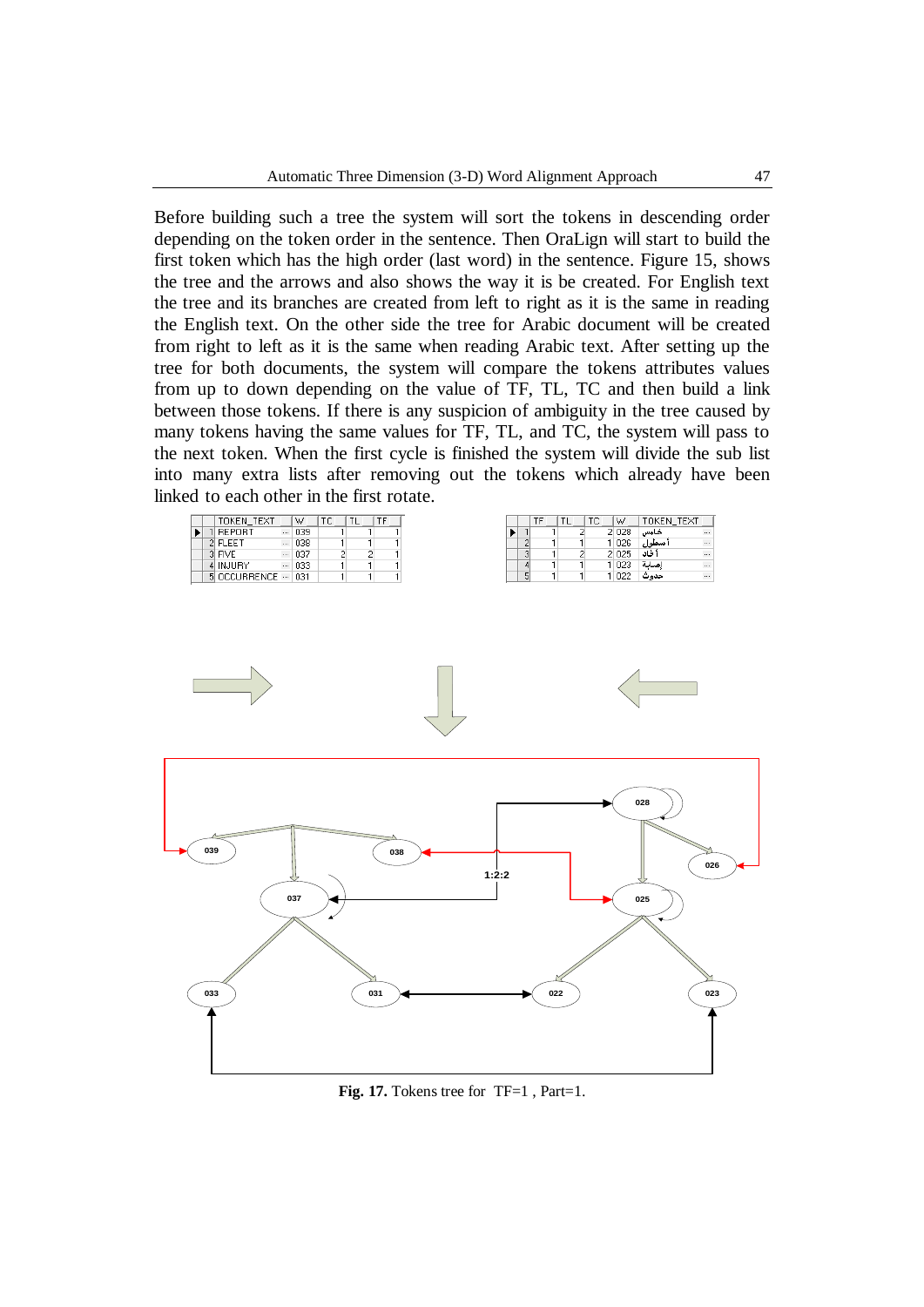# **STEP 3**

The first divided part of TF=1, will start mapping from up to down and from the right side of Arabic tokens to the left side of English tokens as shown in figure 17.

# **STEP 4**

In this step a direct link will be build since there is just one token in each side, see figure 18.



# **STEP 5**

In the final step for  $TF=1$  as shown in Figure 19, there exist an Arabic token which has occurrence value more than one and that token have been linked to English token with occurrence value equal to one. In this case the system will keep in mind –memory - that Arabic token and move a copy of it to the next sentence to try to find any dominated English token in that sentence .

|  | TOKEN TEXT      |          | W   | ◡ | -- |  |
|--|-----------------|----------|-----|---|----|--|
|  | <b>STABLISH</b> | $\cdots$ | 023 |   |    |  |
|  | <b>IDENTITY</b> | $\cdots$ | 020 |   |    |  |
|  | GULF            | $\cdots$ | 010 |   |    |  |
|  | I COLLIDE       | $\cdots$ | 007 |   |    |  |







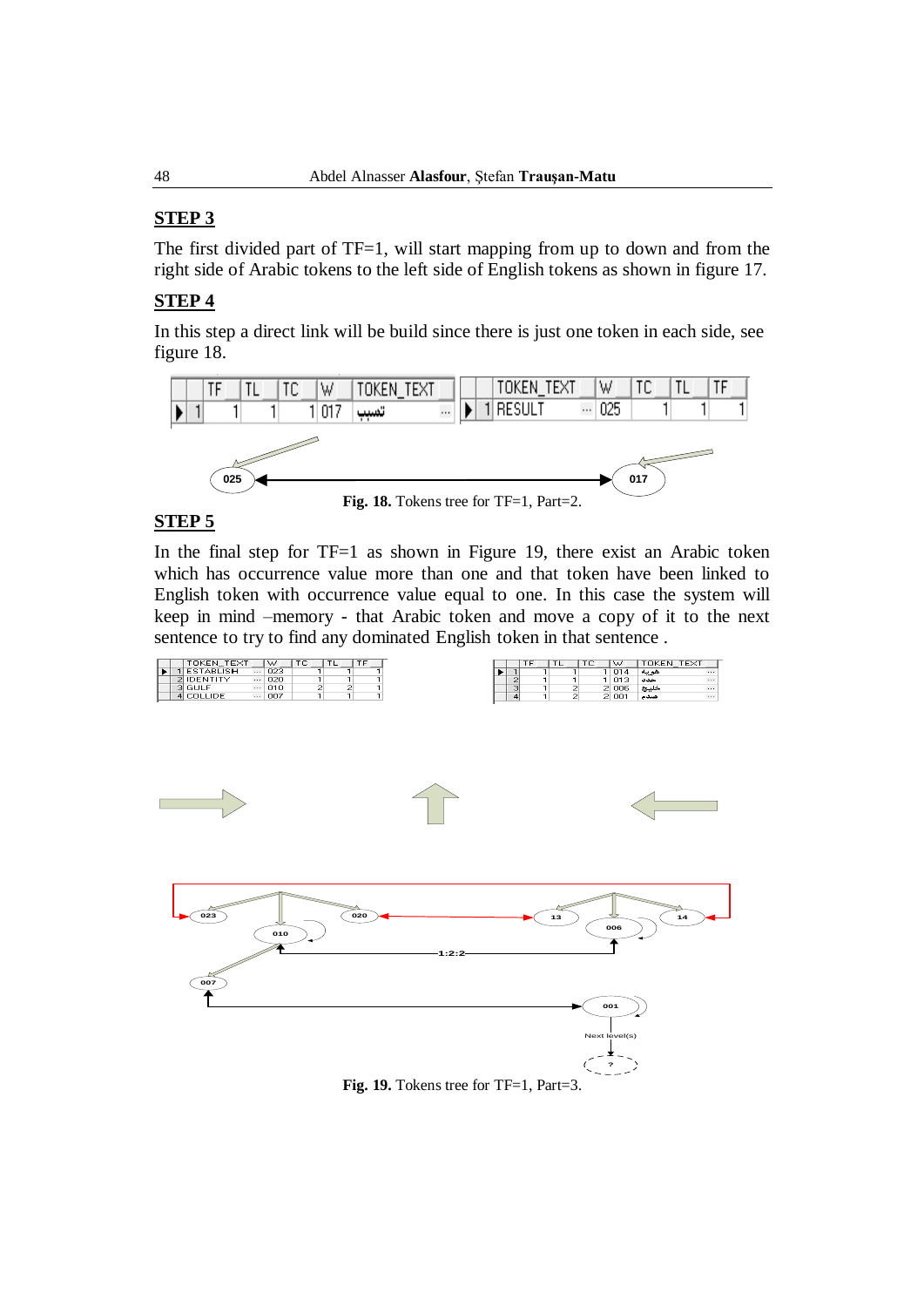### **TF = 1 alignment outcomes**

### $\div$  Step 1 output  $\rightarrow$

|  | EN TOKEN    | EN_W | EN_TC | en tl | en tf | AR_TF | AR TL | AR TC | AR W   | AR TOKEN |           |
|--|-------------|------|-------|-------|-------|-------|-------|-------|--------|----------|-----------|
|  | PERISCOPE   | 002  |       |       |       |       |       |       | 2 002  | منظار    | $\cdots$  |
|  | 2 USA       | 005  |       |       |       |       |       |       | 2 004  | اميركي   | $\cdots$  |
|  | 3 SUBMARINE | 006  |       |       |       |       |       |       | 4 003  | غو اصة   | $\ddotsc$ |
|  | 4 WITHOUT   | 024  |       |       |       |       |       |       | 2 016  | دون      | $\cdots$  |
|  | 5 DAMAGE    | 028  |       |       |       |       |       |       | 3 019  | ضرر      | $\cdots$  |
|  | 6 STATEMENT | 042  |       |       |       |       |       |       | 31 030 | بيان     |           |

Fig.20. Tokens tree for TF=1, step=1

## **Step 3 output**

|  | EN TOKEN   | EN W    | EN<br>ТC | EN | EN<br>TF | AR.<br>TF | AR. | AR. | AR W  | TOKEN<br>AR |           |
|--|------------|---------|----------|----|----------|-----------|-----|-----|-------|-------------|-----------|
|  | OCCURRENCE | 031     |          |    |          |           |     |     | 022   | حدوث        | $\cdots$  |
|  | 2 INJURY   | 033     |          |    |          |           |     |     | 023   | رصاية       | $\cdots$  |
|  | 3 FIVE     | <br>037 |          |    |          |           |     |     | 2 028 | خامس        | $\cdots$  |
|  | 4 FLEET    | <br>038 |          |    |          |           |     |     | 2 025 | أفاد        | $\ddotsc$ |
|  | 5 REPORT   | l N39   |          |    |          |           |     |     | 1 026 | أسطول       | $\cdots$  |

Fig.21. Tokens tree for TF=1, step=3

## **Step 4 output**

|  | EN TOKEN                         |         |  |  | [EN W] EN TO [EN TL] EN TF [AR TF [AR TL] [AR TO] | ∣AR W | IAR TOKEN |  |
|--|----------------------------------|---------|--|--|---------------------------------------------------|-------|-----------|--|
|  | $\blacktriangleright$   1 result | <br>025 |  |  |                                                   | 11011 | نسب       |  |

Fig. 22. Tokens tree for TF=1, step=4

### **Step 5 output**

|  |            | EN TOKEN    |                      | en w | EN<br>ТC | en tl | en tf | AR. | АR | AR. | AR.<br>W | TOKEN<br>AΒ |           |
|--|------------|-------------|----------------------|------|----------|-------|-------|-----|----|-----|----------|-------------|-----------|
|  | COLLIDE    |             | $\cdots$             | 007  |          |       |       |     |    |     | 2 001    | صدم         | $\cdots$  |
|  | 2 GULF     |             | $\cdots$             | 010  |          |       |       |     |    |     | 2 006    | خليج        | $\cdots$  |
|  | 3 IDENTITY |             | $\ddot{\phantom{0}}$ | 020  |          |       |       |     |    |     | 1 013    | حذذ         | $\cdots$  |
|  |            | 4 ESTABLISH |                      | 023  |          |       |       |     |    |     | 1014     | هويه        | $\ddotsc$ |
|  |            |             |                      |      | --       |       |       |     |    |     |          |             |           |

Fig.23. Tokens tree for TF=1, step=5

## 7. **The analysis of the OraLign results**

Table 1 and Table 2 present the details about both English and Arabic documents respectively. The percentage share of the bilingual dictionary in the alignment process was "24%". While the percentage shares of named entities extractions process was "8%" that leaves "68%" for the 3-D share in the whole alignment process. OraLign will give more accuracy result when align large number of documents.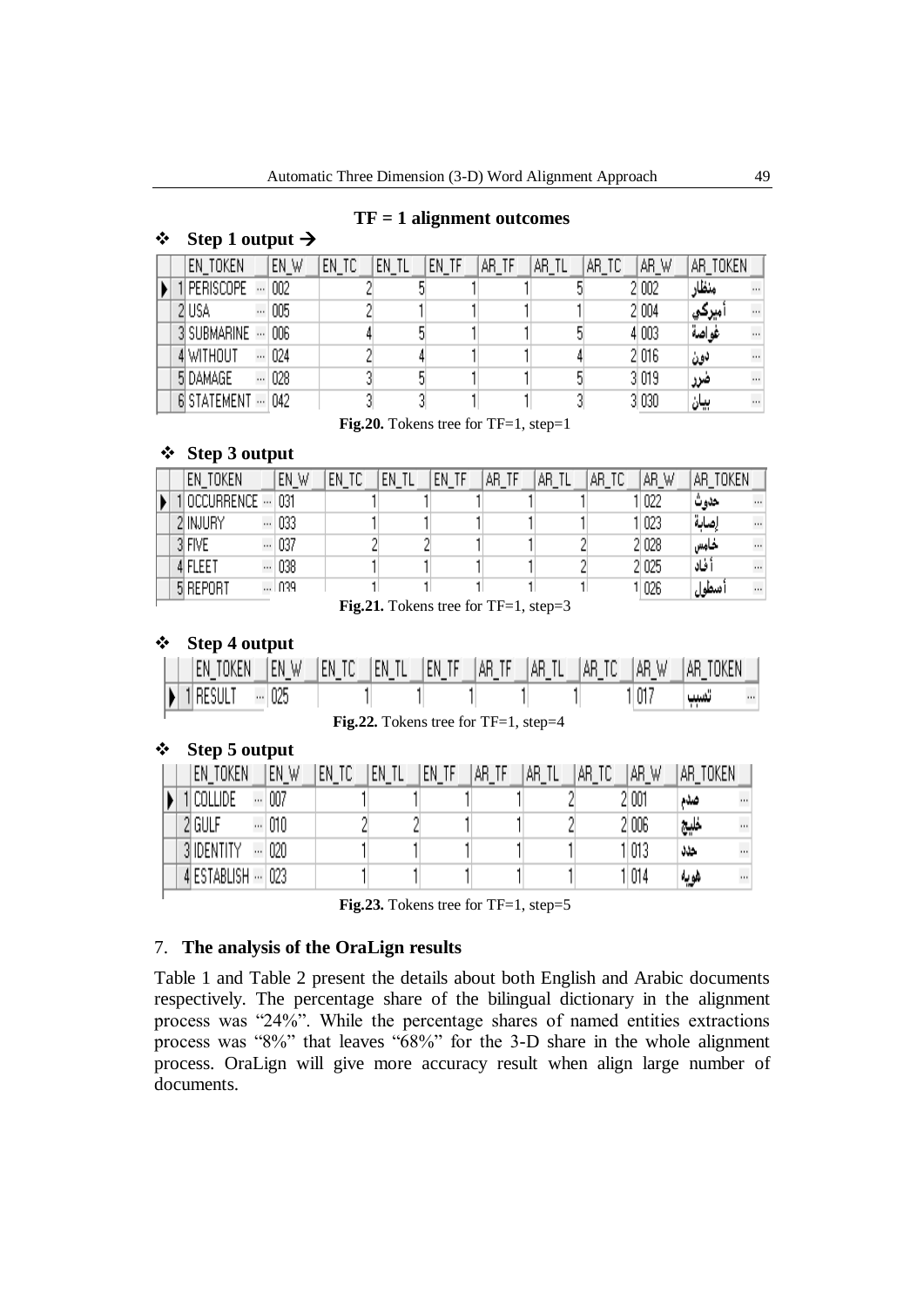### **Table 1**

| Sentence ID "TF" | Number Of<br>Tokens | Tokens In Startup<br>Dictionary | Named<br>Entities | <b>Remaining Tokens</b><br>Count |
|------------------|---------------------|---------------------------------|-------------------|----------------------------------|
|                  |                     |                                 |                   |                                  |
|                  |                     |                                 |                   |                                  |
|                  |                     |                                 |                   |                                  |
|                  |                     |                                 |                   |                                  |
|                  |                     |                                 |                   |                                  |
| <b>TOTAL</b>     |                     |                                 |                   |                                  |

### **Table 2**

| Sentence ID "TF" | Number Of<br>Tokens | Tokens In Startup<br>Dictionary | Named<br>Entities | Remaining Tokens<br>Count |
|------------------|---------------------|---------------------------------|-------------------|---------------------------|
|                  |                     |                                 |                   |                           |
|                  |                     |                                 |                   |                           |
|                  |                     |                                 |                   |                           |
|                  |                     |                                 |                   |                           |
|                  |                     |                                 |                   |                           |
| <b>TOTAL</b>     |                     |                                 |                   |                           |

## 8. **OraLign evaluation**

For evaluating our method we used two documents, each one a translated version of the other. Both documents contain 5 sentences and both of them contain a lot of what are called stop words such as "in, on, to, the, this" in the English document and " مالی, في, من ". in Arabic. Figures 24 and 25 represent a list of stop words that are removed from both documents before running any further steps.

|                 | ID | <b>STOPW</b> | LANG   |
|-----------------|----|--------------|--------|
|                 |    | IN           | <br>EN |
| $rac{2}{3}$     |    | 2 THE        | <br>EN |
|                 |    | 3 AND        | <br>EN |
| $\overline{4}$  |    | 4 ON         | <br>EN |
| 5               |    | 5 WITH       | <br>EN |
| $\overline{6}$  |    | 6 A          | <br>EN |
| 7               |    | 7 OF         | <br>EN |
| $\overline{8}$  |    | 8 TOO        | <br>EN |
| 9               |    | 9 OR         | <br>EN |
| 10 <sup>1</sup> |    | 10 ALSO      | <br>EN |

|                                                                       | ID | <b>STOPW</b>                           | LANG |
|-----------------------------------------------------------------------|----|----------------------------------------|------|
| 1                                                                     | 11 | ەن                                     | AR   |
|                                                                       |    | في 2<br>على 3<br>الى 4                 | AΒ   |
| $\frac{2}{3}$ $\frac{3}{4}$ $\frac{4}{5}$ $\frac{5}{7}$ $\frac{6}{8}$ |    |                                        | AΒ   |
|                                                                       |    |                                        | AR   |
|                                                                       |    | و  5                                   | AΒ   |
|                                                                       |    | عن <mark>6</mark><br>تم <mark>7</mark> | ΑR   |
|                                                                       |    |                                        | AR   |
|                                                                       |    | مع  8                                  | AR   |
| $\bar{9}$                                                             |    | هي  9                                  | AΒ   |
| 10                                                                    | 10 | بضا                                    | AΒ   |

**Fig. 24.** English stop words sample. **Fig.25.** Arabic stop words sample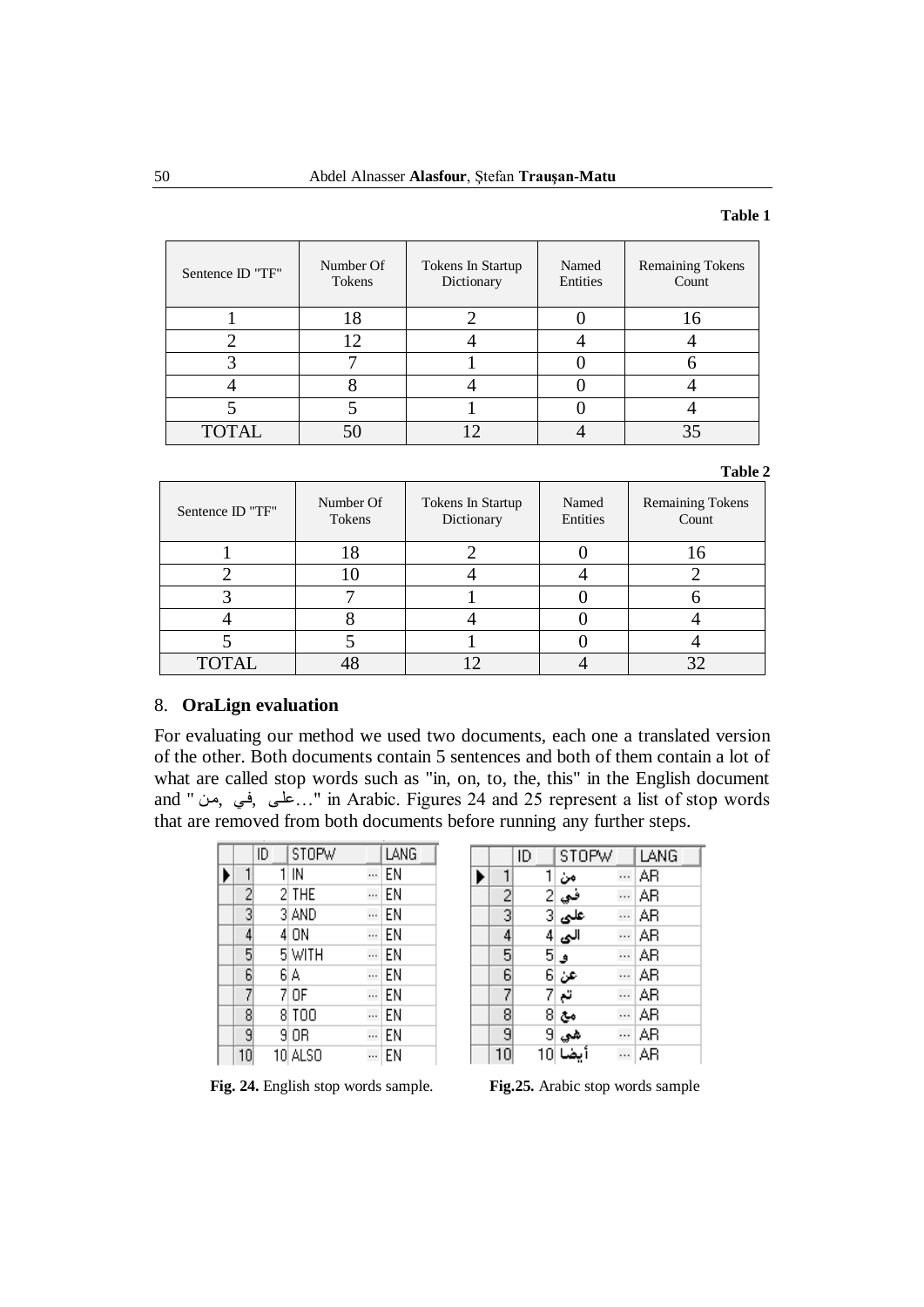After removing out the stop words from both documents; the number of remaining tokens was 50 for the English document and 48 in the Arabic document. For instance the maximum number of links OraLign can build is 50 alignment relations (English tokens).

- Tokens in the start-up dictionary are 12
- Tokens in the Named Entity list are 4
- Tokens in the OraLign List are 33

The final number of tokens in all ways are (49), and the reason for not reaching the maximum number of possible link is that one of the English tokens has not been linked to any Arabic tokens, which is "ADVISE" see figure 26.

|  | TOKEN_TEXT |          | W.  |  |  |
|--|------------|----------|-----|--|--|
|  | 1 ADVISE   | $\cdots$ | 003 |  |  |

**Fig. 26.** English tokens not aligned.

On the other hand, there exists one Arabic token that has been linked with two different English words from the English list, which is  $(2\pi\omega)$ , and both of them are correct, see figure 27:

|   | TOKEN<br>EN |          | EN W<br><u>.</u> | TC<br>EN | en ti<br>− | FN<br>$\blacksquare$ | ΑR | AR, | AR<br>TC | ΑR<br>W | TOKEN<br>AR, |
|---|-------------|----------|------------------|----------|------------|----------------------|----|-----|----------|---------|--------------|
| N | COLLIDE     | 111      | 007              |          |            |                      |    |     |          | 001     | صدم<br>111   |
|   | `TRIKE      | $\cdots$ | 015              |          |            |                      |    |     |          | 2 001   | صدم<br>111   |

**Fig. 27.** Same arabic token linked with two different english tokens.

Depending on the output of all previously steps we can evaluate our algorithms by calculating the Precision, Recall and f-measure (f-score) for checking the accuracy and error rate for our method [3, 4].

Precision and Recall are the most know basic measures to evaluate finding a specific relevant item within a huge list of items [3, 4]. In further details recall is used to "calculate the ratio of the number of relevant records retrieved to the total number of relevant records in the database". In the other hand precision is used to "measure the ratio of number of relevant records retrieved to the total number of irrelevant and relevant records retrieved". Both of "Recall" and "Precision" are usually expressed as a Percentage. Figure 28, describes "Recall" and "Precision" for any information retrieval system in general.

In our case the total number of records (tokens) is 50. The number of tokens that have been linked was 49, and the correct relations were 43. Suppose we present our results in suitable variables such as:

- Number of relevant tokens linked.43
- Number of relevant tokens not linked. 1
- Number of irrelevant tokens retrieved.7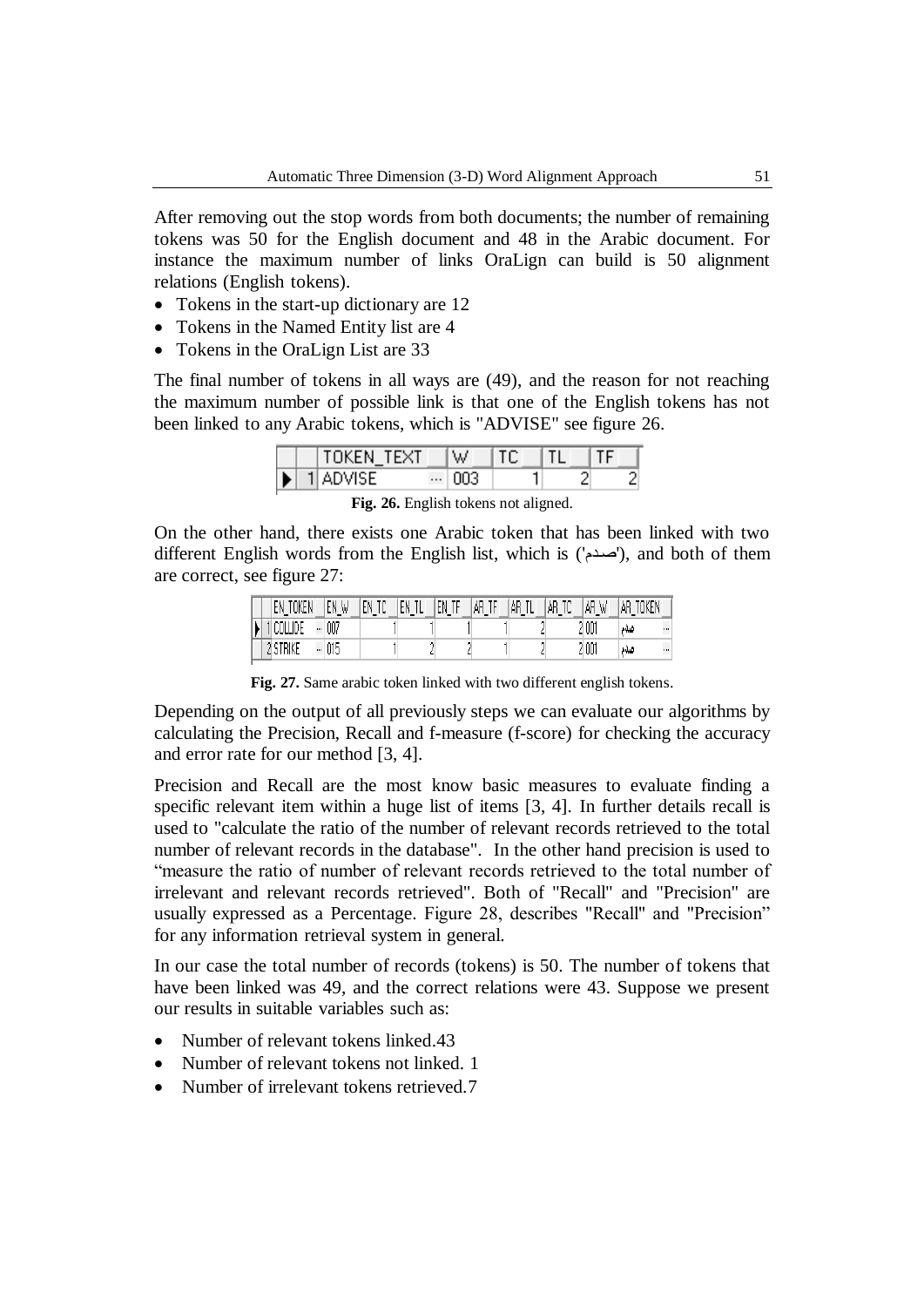

Since we know that 6 of the relations are not correct we can compute and find out A, B and C:

A=49-6  $\rightarrow$  43, B=50-43 $\rightarrow$  7, C=49-43 $\rightarrow$  6.

From the above values we can calculate and compute both Recall and Precision respectively:

- $\div$  Recall = A/(A+B)  $\rightarrow$  43/(43+7)  $\rightarrow$  86%
- $\div$  Precision = A/(A+C)  $\rightarrow$  43/(43+6)  $\rightarrow$  87%

| TF | Recall | <b>Precision</b> | <b>F</b> measure |
|----|--------|------------------|------------------|
|    | 0.78   | 0.78             | 0.78             |
| 2  | 1.00   | 1.00             | 1.00             |
|    | 1.00   | 1.00             | 1.00             |
|    | 0.88   | 1.00             | 0.93             |
|    | 0.67   | 0.67             | 0.67             |
|    | 0.86   | 0.88             | 0.87             |

**Fig. 29.** Recall and Precision chart.

For more evaluations we can compute the value of f-measure (f-score) which is normally used to measure overall "search" accuracy by depending on the outcomes of both recall and precision [3]. Formula 1and 2, shows the f\_measure (f-score) standard formula and it is result.

$$
\left( f_{measure} = 2. \frac{Precision \cdot Recall}{Precision + Recall} \right) \longrightarrow 1
$$
  

$$
\left( f_{measure} = 2 * \frac{0.87 * 0.86}{0.87 + 0.86} = 0.86 \right) \longrightarrow 2
$$

Figure 29 shows the results of Recall, Precision, and F\_measure for each sentence.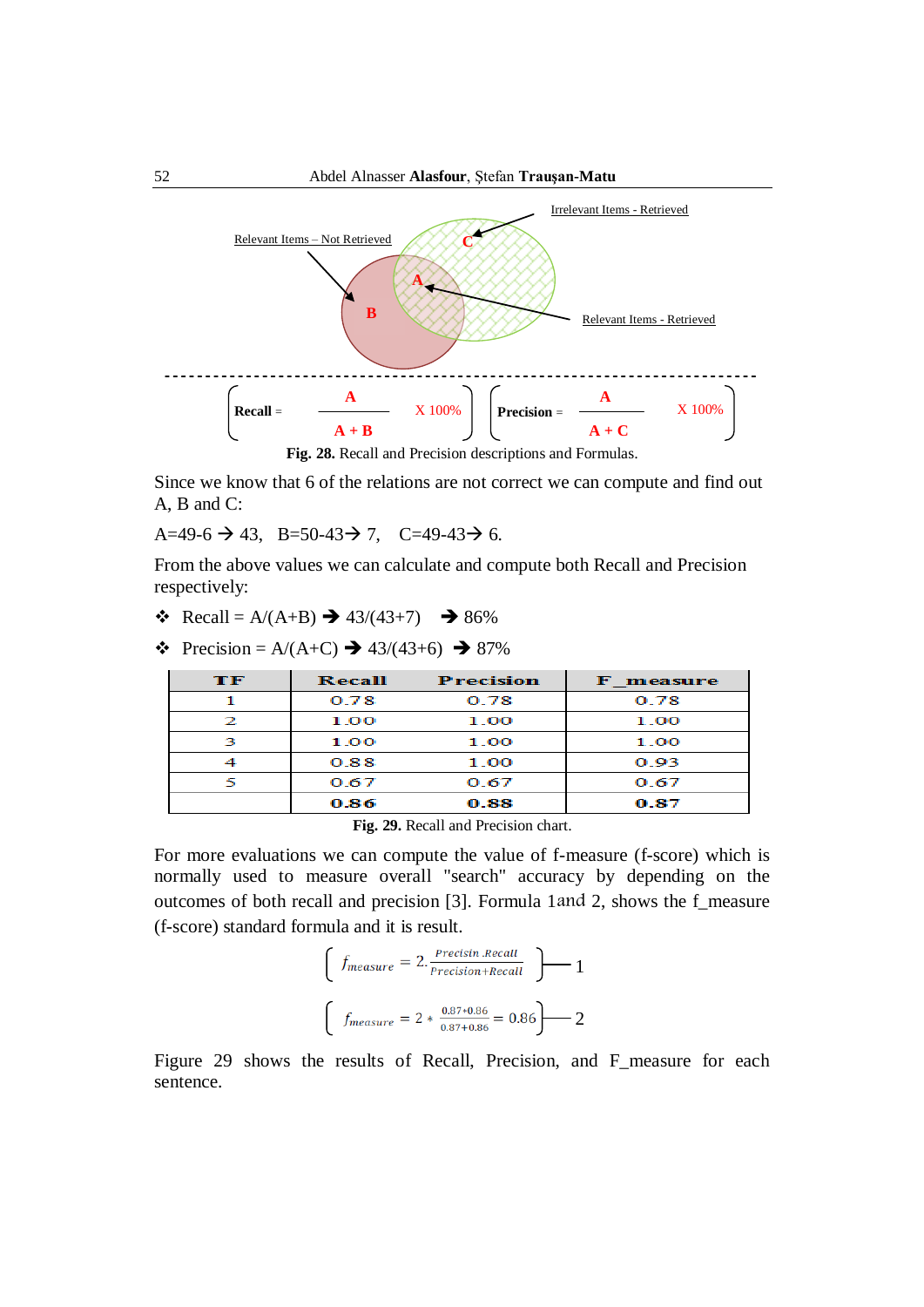## 9. **Conclusion and future works**

In this paper we have introduced a novel method for bi-text alignment at words level and this is done depending on 1000 common English words which include the stop words.

Next step was the building of a tool for automatic tokens' alignment, which was described and evaluated.

This method can be applied to any bilingual set of files (corpus).

Oracle in general was a perfect option for planning, creating and testing OraLign tool.

Furthermore, Oracle text in particular with its useful utilities gives a massive support for information retrieval.

Since OraLign evaluation results shown an accepted result in terms of Recall, Precision and f\_measure [3, 9], in next future we will try to maximize accuracy ratio by train OraLign with different categories of bi-text.